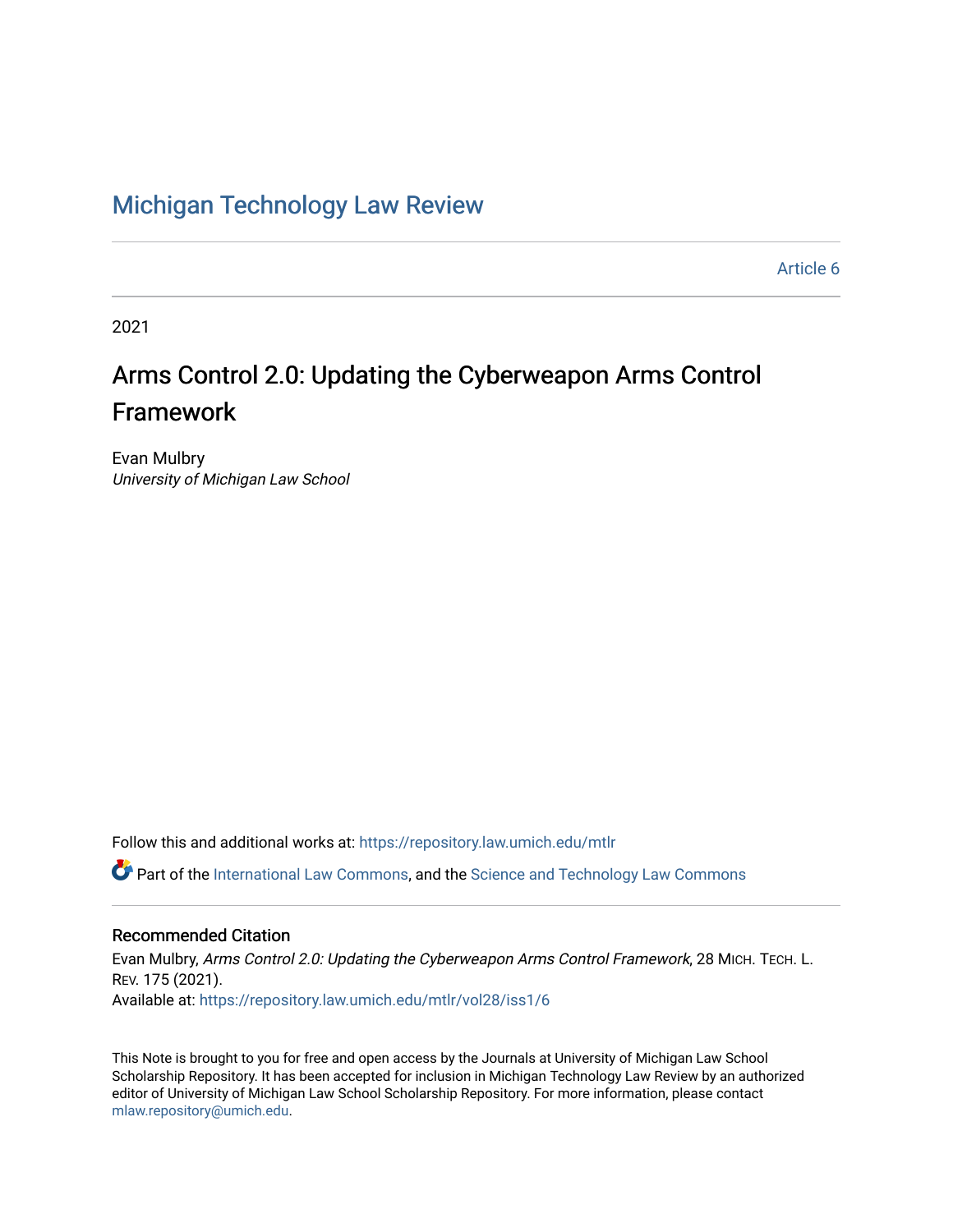# **ARMS CONTROL 2.0: UPDATING THE CYBERWEAPON ARMS CONTROL FRAMEWORK**

*Evan Mulbry\**

#### **ABSTRACT**

*This Note analyzes multiple problems with the existing arms control framework for cyberweapons as well as surveillance technology and calls for four specific areas of reform. First, the existing framework does not specifically enumerate the software controlled under existing arms control treaties, which can lead to gaps in international export control compliance. Cyberweapons should be enumerated with greater specificity to prevent confusing and disjointed implementation by states. Second, the divide between Wassenaar and Shanghai Cooperation Organization conceptions of what constitutes a cyberweapon reduces the effectiveness of international control because nations do not share an agreed upon cyberweapon definition. States should form a multilateral treaty utilizing a shared definition to ensure cyberweapon exports are regulated by a treaty and include a greater diversity of countries covering a larger share of this market. Third, the Wassenaar Arrangement, the current treaty regulating many cyberweapon exports, fails to impose strict controls on cyberweapons and surveillance technology. Under the Wassenaar Arrangement, cyberweapons and surveillance technology should be listed as "very sensitive items" and subject to additional control because exports can*  lead to derivative viruses, which multiply the harm of the original *export. Finally, the existing framework is unclear in its differentiation between cyberweapons subject to strict control as weapons and those subject to less control as dual-use items. International control lists should include an addendum to the general rule assigning particular types of software to consistently implement each category across jurisdictions.* 

<sup>\*</sup> J.D. Candidate, May 2022, University of Michigan Law School. I would like to extend my gratitude to Emma Macfarlane, Chaila Fraundorfer, as well as the members of the Volume 28 Notes Office, especially Alex Theodosakis, Narmada Murugan, Landen Haney, Briana Sooy, and Editor-in-Chief Kimberly Parry. Thank you also to my friends for always listening, and my partner for believing in me.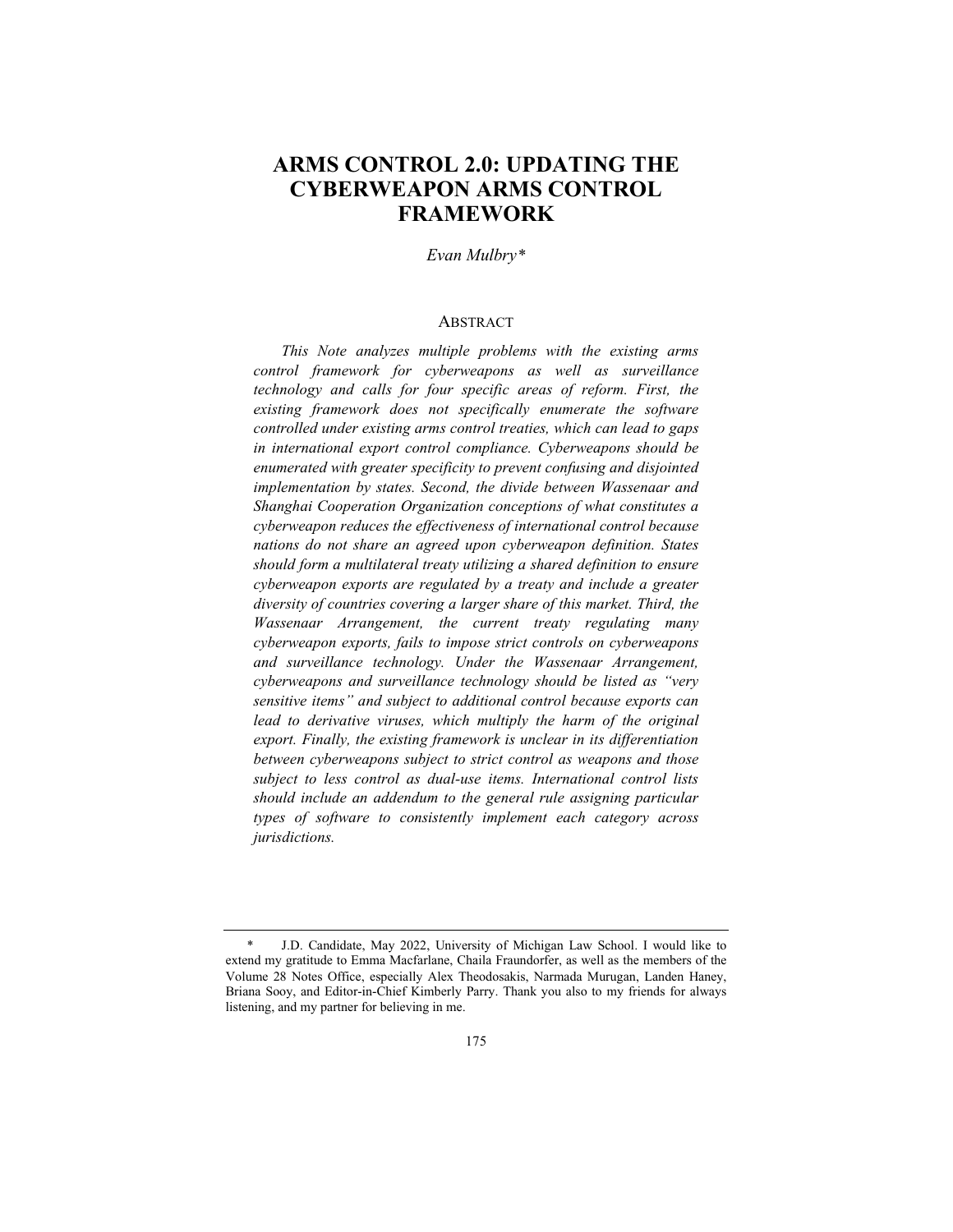# TABLE OF CONTENTS

| Н. |  |                                                      |  |
|----|--|------------------------------------------------------|--|
|    |  |                                                      |  |
|    |  | B. Gaps in the Current Arms Control Framework 185    |  |
|    |  |                                                      |  |
| Ш  |  |                                                      |  |
|    |  |                                                      |  |
|    |  |                                                      |  |
|    |  |                                                      |  |
|    |  | D. Enumerating Specific Cyberweapon Capabilities 193 |  |
|    |  |                                                      |  |

#### INTRODUCTION

Imagine a catastrophe striking your community, without physical damage to major infrastructure. Water systems fail. Electricity, telephone, and wireless communication grids fail. All networks are down.<sup>1</sup> Rivers and water systems are contaminated because the computers controlling the chemical balance fail. $^{2}$  Critically ill patients begin to pass away as lifesaving machines fail to properly function.<sup>3</sup> This type of catastrophe is what cyberweapons can inflict on society by attacking critical infrastructure. Cyberweapons have evolved as one of the most significant threats to international peace and security since the invention of the atomic bomb.<sup>4</sup> Current analysis focuses on this threat in the context of their impact such as what constitutes an act of war, but with less attention paid to their

<sup>1.</sup> Beatrice Christofaro, *Cyberattacks Are the Newest Frontier of War and Can Strike Harder Than a Natural Disaster. Here's Why the US Could Struggle to Cope If It Got Hit.*, BUS. INSIDER (May 23, 2019, 5:50 AM), https://www.businessinsider.com/cyber-attack-usstruggle-taken-offline-power-grid-2019-4.

<sup>2</sup>*. See, e.g.*, *A Cyber-attack on an American Water Plant Rattles Nerves*, ECONOMIST (Feb. 9, 2021), https://www.economist.com/united-states/2021/02/09/a-cyber-attack-on-anamerican-water-plant-rattles-nerves.

<sup>3.</sup> Shashank Joshi, *A Murderous Cyber-Attack Is Only a Matter of Time*, ECONOMIST (Nov. 17, 2020), https://www.economist.com/the-world-ahead/2020/11/17/a-murderouscyber-attack-is-only-a-matter-of-time.

<sup>4</sup>*. See, e.g.*, *World Teeters on Cyber-War Brink*, ITWIRE (May 22, 2012, 3:27 PM), https://www.itwire.com/business-it-news/security/54797-world-teeters-on-cyberwar-brink.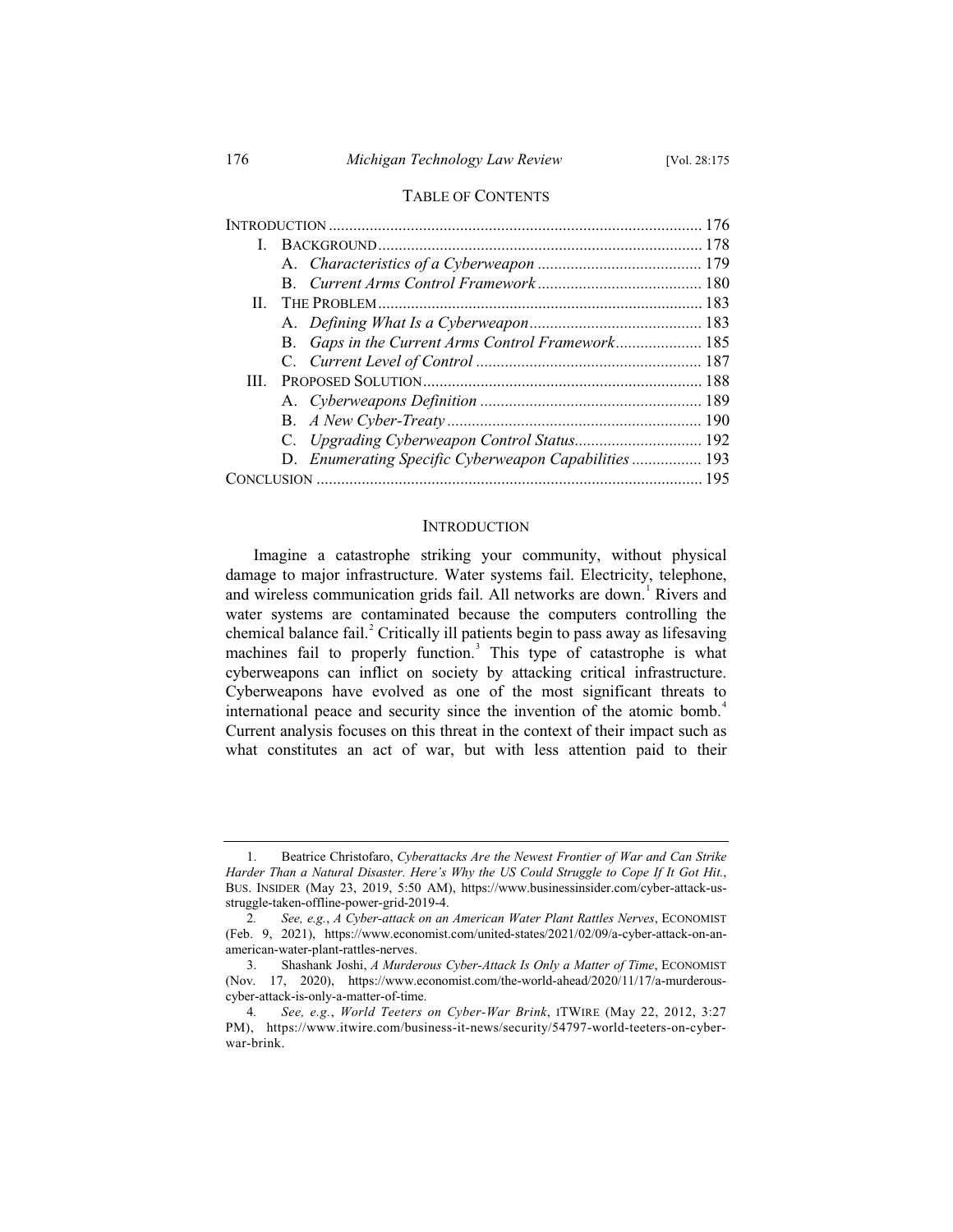acquisition.<sup>5</sup> The United Nations ("UN") stated cyberoperations are governed by international law, $6$  but did not delineate the legal boundaries for cyberweapon transfer from government to private actors and transfers across borders from private actors to other governments.<sup>7</sup>

Issues regarding cyberweapon transfers are important because they enable actors with poor human rights records to access sophisticated cyberweapons and surveillance technology. For example, British Aerospace Engineering ("BAE") Systems sold sophisticated cyber technology under the current framework to states such as Saudi Arabia,<sup>8</sup> which has violated numerous human rights according to Amnesty International.<sup>9</sup> While it is impossible to determine whether BAE's software was responsible, this type of sophisticated surveillance software enabled some Gulf States, such as Saudi Arabia, to make social media activists "vanish" during the Arab Spring.<sup>10</sup> One former Saudi Air Force officer noted 90% of the most active campaigners in 2011 have now disappeared.<sup>11</sup> In defending against accusations of impropriety, BAE noted all of its software transfers were in accordance with Danish export laws,<sup>12</sup> which implement major international arms agreements such as the Wassenaar Arrangement on Export Controls for Conventional Arms and Dual-Use Goods and Technologies (the "Wassenaar Arrangement").<sup>13</sup> However, current international agreements do not include strong enough restrictions that could have prevented this sale.

This example highlights a problem created in the international arms control framework: international controls on cyberweapons including surveillance technology do not accurately reflect the threat they pose to societies. Because surveillance software and other cyberweapons (for example, intrusion software) are controlled items generally,  $\frac{1}{4}$  but are not

<sup>5</sup>*. See, e.g.*, Stephanie Gosnell Handler, *The New Cyber Face of Battle: Developing a Legal Approach to Accommodate Emerging Trends in Warfare*, 48 STAN. J. INT'L. L. 209, 215–25 (2012).

<sup>6.</sup> Detlov Wolter, *The UN Takes a Big Step Forward on Cybersecurity*, ARMS CONTROL ASS'N (2013), https://www.armscontrol.org/act/2013-09/un-takes-big-step-forwardcybersecurity#source.

<sup>7</sup>*. See* U.N. Secretary-General, *Rep. of the Group of Governmental Experts on Developments in the Field of Information and Telecommunications in the Context of International Security*, U.N. Doc. A/68/98 (June 24, 2013).

<sup>8</sup>*. How BAE Sold Cyber-Surveillance Tools to Arab States*, BBC (June 15, 2017), https://www.bbc.com/news/world-middle-east-40276568.

AMNESTY INT'L, AMNESTY INTERNATIONAL REPORT 2020/21: THE STATE OF THE WORLD'S HUMAN RIGHTS 309–13 (2021) (mentioning Saudi Arabia's repeat human rights violations, including invoking the Anti-Cyber Crime Law to silence critics).

<sup>10</sup>*. Id.*

<sup>11</sup>*. Id.*

<sup>12</sup>*. Id.*

<sup>13</sup>*. See About Us*, WASSENAAR ARRANGEMENT, https://www.wassenaar.org/about-us [hereinafter *About Wassenaar Agreement*] (last updated June 22, 2021).

<sup>14.</sup> Wassenaar Arrangement on Export Controls for Conventional Arms and Dual-Use Goods and Technologies: List of Dual-Use Goods and Technologies and Munitions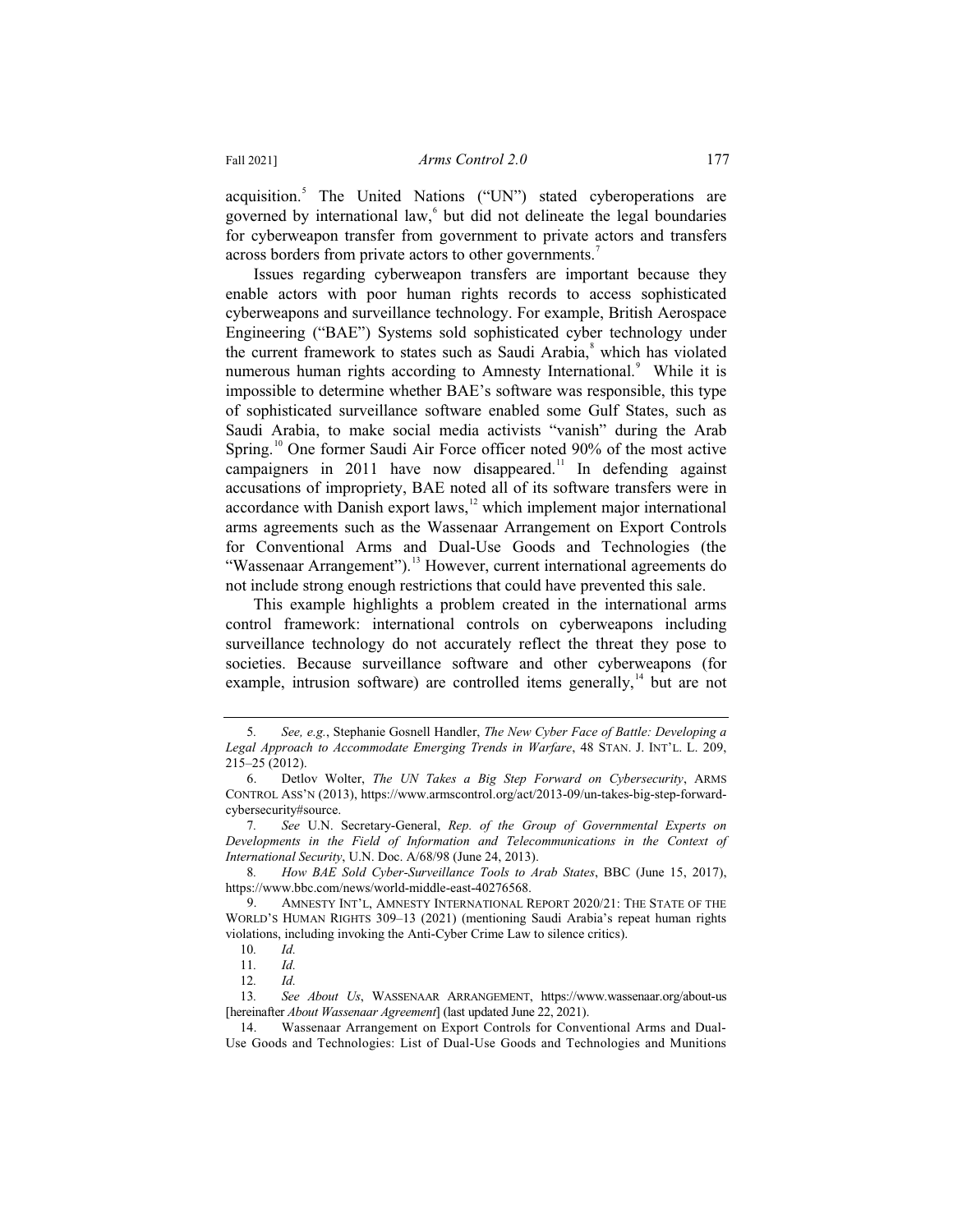escalated to the status of "very sensitive,"<sup>15</sup> their export is less restricted.<sup>16</sup> Implementing stronger controls in the Wassenaar Arrangement and ensuring proper execution by its parties may have blocked this transaction.

This Note argues cyberweapons pose a significant threat to international peace in the coming century and that countries should cooperate to supplement existing international agreements to restrict the cross-border transfer of cyberweapons to and from private actors as well as governments. In doing so, this Note discusses both offensive weapons and surveillance technology as cyber weapons because both fall within the cyber-arms industry.<sup>17</sup> Part I discusses the background of cyberweapon international arms control. Part II outlines the problematic gaps in the current international arms control framework related to cyberweapons. Part III provides solutions to address the unique concerns of cyberweapons and how the global community can take steps to reduce the cross-border transfers of cyberweapons. Part IV summarizes and concludes the Note.

#### I. BACKGROUND

Stuxnet was a computer virus that began infecting Iranian networks in 2007 and was the world's first identified cyberweapon.<sup>18</sup> American and Israeli operatives originally designed Stuxnet to attack Iranian nuclear infrastructure by infiltrating industrial computers and searching for the Siemens Step 7 software, an industrial software used to control nuclear manufacturing processes.<sup>19</sup> After identifying this software, Stuxnet would update it with code that hijacked different processes to damage nuclear production infrastructure while simultaneously sending updates to the operator that no issues were present. $20$  The operator would not be aware there was a problem until the equipment began to self-destruct.<sup>21</sup> Despite Stuxnet's ultimate discovery by Iran, newer versions of the code continued

21*. Id.*

List, category 2, pt. 5, Dec. 5, 2019, WA-LIST (19) 1 [hereinafter Wassenaar Arrangement, List of Dual-Use Goods], https://www.wassenaar.org/app/uploads/2020/12 /Public-Docs-Vol-II-2020-List-of-DU-Goods-and-Technologies-and-Munitions-List-Dec-20-3.pdf.

<sup>15</sup>*. See id.* at 178.

<sup>16</sup>*. See* Daryl Kimball, *The Wassenaar Arrangement at a Glance*, ARMS CONTROL ASS'N, https://www.armscontrol.org/factsheets/wassenaar (last reviewed Dec. 2017).

<sup>17</sup>*. See, e.g.*, Von Jacob Appelbaum et al., *NSA Preps America for Future Battle*, SPIEGEL INT'L (Jan. 17, 2015, 5:07 PM), https://www.spiegel.de/international/world/newsnowden-docs-indicate-scope-of-nsa-preparations-for-cyber-battle-a-1013409.html (describing the U.S. government as stockpiling cyber-arms including surveillance technology).

<sup>18.</sup> Joshua Alvarez, *Stuxnet: The World's First Cyber Weapon*, STAN. CTR. FOR INT'L SEC. AND COOP. (Feb. 3, 2015), https://cisac.fsi.stanford.edu/news/stuxnet.

<sup>19</sup>*. See What is Stuxnet?*, MCAFEE, https://www.mcafee.com/enterprise/en-us/securityawareness/ransomware/what-is-stuxnet.html (last visited Nov. 26, 2021).

<sup>20</sup>*. Id.*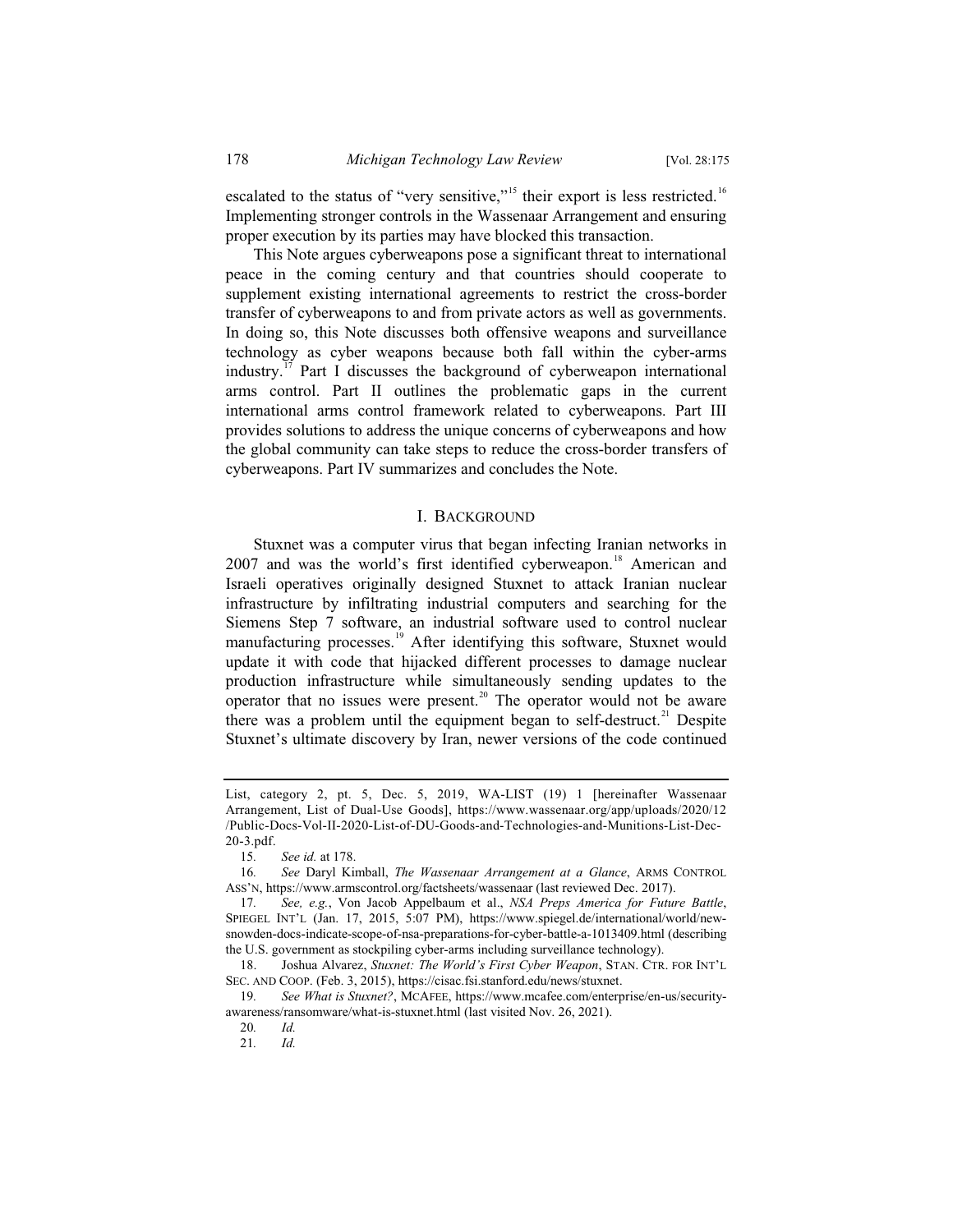to damage Iranian nuclear infrastructure for several weeks after its initial discovery.<sup>22</sup>

#### A. *Characteristics of a Cyberweapon*

As one of the original cyberweapons, the Stuxnet example demonstrates three aspects of cyberweapons that differentiate them from conventional kinetic weapons such as bullets and bombs. First, cyberweapons can be designed to target a specific country's systems or infrastructure.<sup>23</sup> The Stuxnet virus was originally designed to only damage Iranian facilities,  $24$  a characteristic unique to cyberweapons, because when specifically designed, there should be little collateral damage apart from the intended target. It is estimated that the Stuxnet virus damaged 984 Iranian centrifuges at one nuclear facility alone. $^{25}$ 

Second, once unleashed, a cyberweapon can create unintended derivative viruses. The designers of the Stuxnet virus intended for it to be inoperable after June 2012, but enterprising coders developed derivative viruses based on the Stuxnet design.<sup>26</sup> The computer security agency McAfee reports that at least six viruses have been designed based on Stuxnet's original code.<sup>27</sup> Derivative viruses have been used by non-state actors to attack critical infrastructure, such as power plants, water treatment facilities, and other public services. For example, in 2013, the Russian hacker group, "Energetic Bear," used a Stuxnet derivative (Havex) to access sensitive European critical infrastructure information.<sup>28</sup> Industroyer, another Stuxnet variant, is able to control power station infrastructure.<sup>29</sup> In 2015 and 2016, portions of the Ukrainian power grid were taken offline when the Industroyer virus was used to manipulate the Ukrainian power grid into overloading.<sup>30</sup> What makes the Industroyer virus a particularly potent

<sup>22.</sup> David E. Sanger, *Obama Order Sped Up Wave of Cyberattacks Against Iran*, N.Y. TIMES (June 1, 2012), https://www.nytimes.com/2012/06/01/world/middleeast/obama-orderedwave-of-cyberattacks-against-iran.html.

<sup>23</sup>*. Id.*

<sup>24</sup>*. Id.*

<sup>25.</sup> William J. Broad et al., *Israeli Test on Worm Called Crucial in Iran Nuclear Delay*, N.Y. TIMES (Jan. 15, 2011), https://www.nytimes.com/2011/01/16/world/middleeast /16stuxnet.html.

<sup>26</sup>*. What is Stuxnet?*, *supra* note 19.

<sup>27.</sup> *Id.*

<sup>28.</sup> Eduard Kovacs, *Attackers Using Havex RAT Against Industrial Control Systems*, SEC. WEEK (June 24, 2014), https://www.securityweek.com/attackers-using-havex-ratagainst-industrial-control-systems.<br>29. What is Stuxnet?, supra

<sup>29</sup>*. What is Stuxnet?*, *supra* note 19.

<sup>30.</sup> Anton Cherepanov & Robert Lipovsky, *Industroyer: Biggest Threat to Industrial Control Systems Since Stuxnet*, WELIVESECURITY (June 12, 2017, 2:00 PM), https://www.welivesecurity.com/2017 /06/12/industroyer-biggest-threat-industrial-control-systems-since-stuxnet.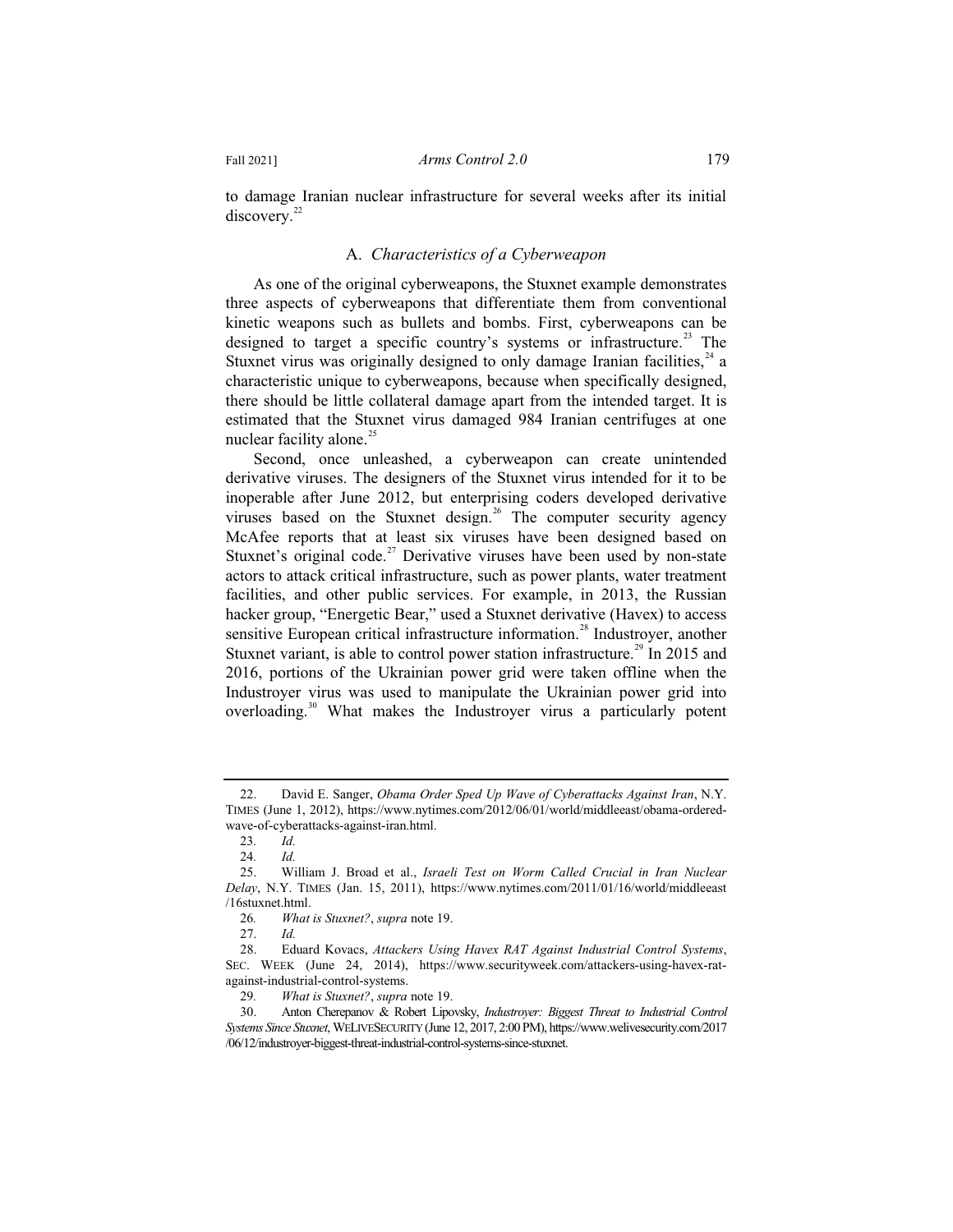variant of Stuxnet is that it can "speak" to legacy infrastructure and impair electricity infrastructure that was not designed with network security.<sup>31</sup>

Thirdly, cyberweapons make attributing a particular attack difficult. No state has officially taken responsibility for Stuxnet, and one of the only mentions of attribution occurred during an Israeli General's retirement party, where Stuxnet was mentioned as one of his successful operations.<sup>32</sup> Despite this lack of official acknowledgement, it is widely believed the United States and Israel were responsible for developing Stuxnet.<sup>33</sup> For traditional kinetic weapons, establishing the responsible actor is easier because one can usually trace the weapon back to its deployment. For example, if a bomb falls on a particular place, one can attribute the attack to a particular actor by seeing which planes dropped the bomb. Cyberattacks are more difficult to track. $34$  Even though attacks, such as Stuxnet, always leave a trail, the work required to determine the ultimate culprit can take weeks or months.<sup>35</sup> One key aspect of attribution analysis requires investigating the malware used in the attack.<sup>36</sup> The current arms control framework creates a problem because this information is not widely shared since many cyberweapon and surveillance technology exporting countries are not a party to these multilateral regimes. $37$ 

#### B. *Current Arms Control Framework*

Despite the current regime's imperfections, efforts have been made to reduce the proliferation of cyberweapons. There are multiple arms control treaties, such as the Australia Group, addressing various facets of the international weapons market.<sup>38</sup> Within this multitude of different agreements, these new weapons would logically fall within the Wassenaar Arrangement.<sup>39</sup>

At the end of the Cold War, the international community was concerned about unrestricted access to weapons.<sup>40</sup> To prevent the unfettered spread of

33*. Id.*

36*. Id.* at 3.

<sup>31</sup>*. Id.*

<sup>32</sup>*. See* Josh Fruhlinger, *What Is Stuxnet, Who Created It And How Does It Work?*, CSO U.S. ONLINE (Aug. 22, 2017, 2:39 AM), https://www.csoonline.com/article/3218104 /what-is-stuxnet-who-created-it-and-how-does-it-work.html.

OFF. OF THE DIR. OF NAT'L INTEL., A GUIDE TO CYBER ATTRIBUTION 2 (2018).

<sup>35</sup>*. Id.*

<sup>37.</sup> For example, China and Israel are not a party to the Wassenaar Arrangement, which is a major part of the international arms control framework. *See About Wassenaar Arrangement*, *supra* note 13.

<sup>38</sup>*. E.g.*, Daryl Kimball, *The Australia Group at a Glance*, ARMS CONTROL ASS'N, https://www.armscontrol.org/factsheets/australiagroup (last reviewed Mar. 2021).

<sup>39</sup>*. See id.*; *Origins*, WASSENAAR ARRANGEMENT, https://www.wassenaar.org/aboutus (click "Origins" tab) [hereinafter *Wassenaar Arrangement Origins*] (last updated June 22, 2021).

<sup>40</sup>*. Wassenaar Arrangement Origins*, *supra* note 39*.*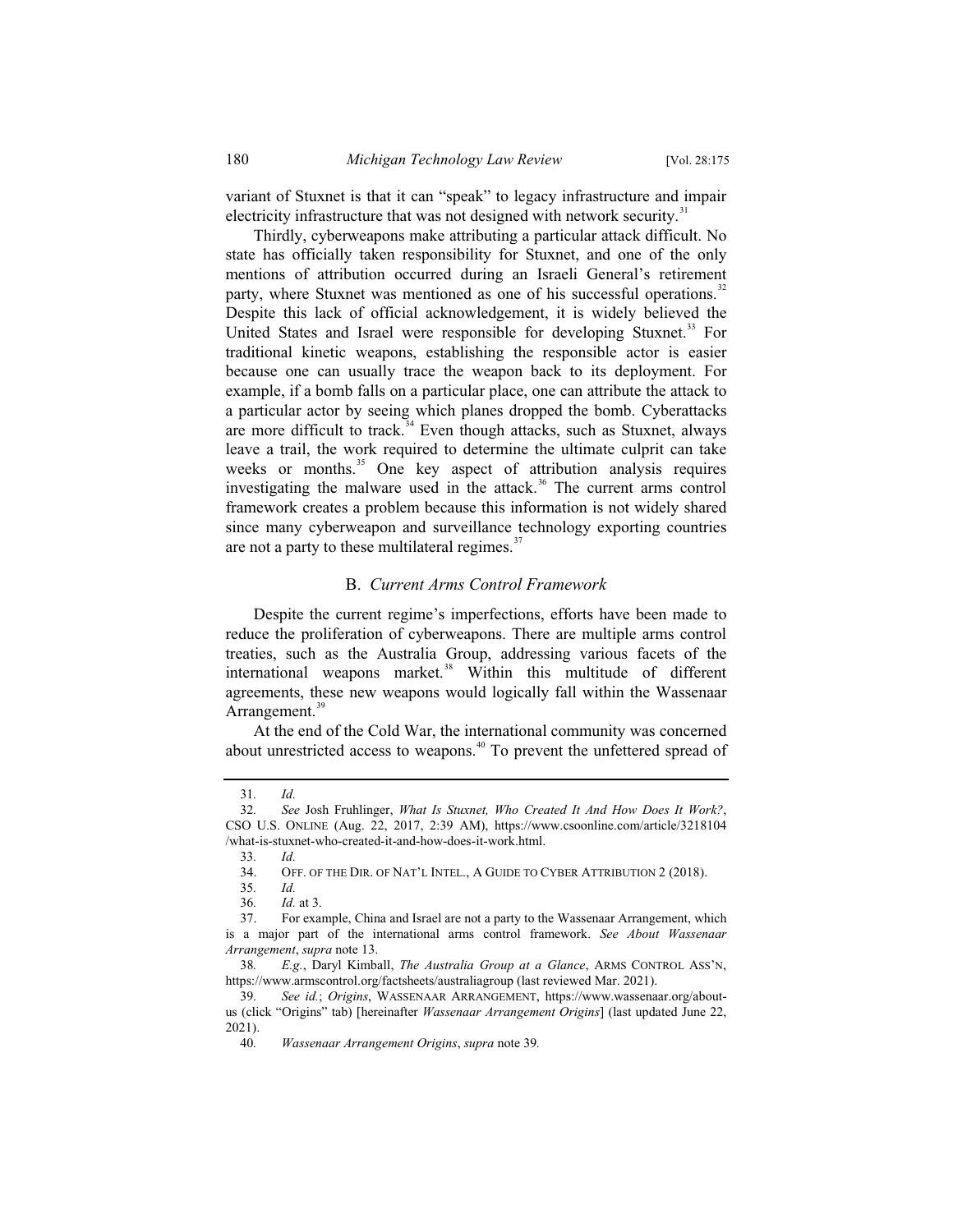arms, a group of thirty-three countries founded a multilateral agreement requiring countries to individually implement export controls related to dual-use $41$  and military technology.<sup>42</sup> This arrangement became known as the Wassenaar Arrangement<sup>43</sup> and governed dual-use military and nonmilitary item transfer between governments and private actors.<sup>44</sup> The Wassenaar Arrangement advocates for a licensing<sup>45</sup> system at the national level where the government reviews individual transactions for illicit activities.<sup>46</sup>

When cyberweapons were being exported by Wassenaar Arrangement members, they incorporated these new weapons into the legacy regime instead of developing an overarching cyberweapon arms control treaty.<sup>47</sup> In December 2013, the Wassenaar Arrangement was amended to include intrusion software in response to exports of this software to countries with a history of human rights abuses such as Libya. $48$ 

This amendment received different industry responses in Europe and the United States. In Europe, adoption of the intrusion software update was implemented verbatim in October 2014.<sup>49</sup> However, in the United States there was opposition to the Commerce Control  $List<sup>50</sup>$  amendments because industry groups believed the agency's definition was too broad.<sup>51</sup> More than 264 comments were submitted by trade associations, affected companies, and even members of Congress.<sup>52</sup> For example, the Carnegie Mellon Software Engineering Institute believed the amendment to the regulations

<sup>41.</sup> A "dual-use" item is one that has civil applications as well as terrorism and military or weapons of mass destruction-related applications. 15 C.F.R. § 730.3 (2021). For example, a cell phone can be used for phone calls or to detonate a roadside bomb.

<sup>42</sup>*. Wassenaar Arrangement Origins*, *supra* note 39*.*

<sup>43</sup>*. Id.*

<sup>44</sup>*. About Wassenaar Arrangement*, *supra* note 13.

<sup>45.</sup> A license is an authorization from the government to engage in a particular export transaction(s). 15 C.F.R. § 772.1 (2021).

<sup>46</sup>*. See Guidelines & Procedures, including the Initial Elements*, *in* WASSENAAR ARRANGEMENT SECRETARIAT, WASSENAAR ARRANGEMENT ON EXPORT CONTROLS FOR CONVENTIONAL ARMS AND DUAL-USE GOODS AND TECHNOLOGIES: FOUNDING DOCUMENTS 7 (2019), https://www.wassenaar.org /app/uploads/2019/12/WA-DOC-19-Public-Docs-Vol-I-Founding-Documents.pdf.

<sup>47</sup>*. See* Wassenaar Arrangement, List of Dual-Use Goods, *supra* note 14, category 5, pt. 2.

<sup>48.</sup> Eva Galperin & Nate Cardozo, *What Is the U.S. Doing About Wassenaar, and Why Do We Need to Fight It?*, ELEC. FRONTIER FOUND. (May 28, 2015), https://www.eff.org /deeplinks/2015/05/we-must-fight-proposed-us-wassenaar-implementation.

<sup>49.</sup> Commission Delegated Regulation 1382/2014, 2014 O.J. (L 371) 1–212, https://eurlex.europa.eu/legal-content/EN/TXT/PDF/?uri=CELEX:32014R1382&from=EN.

<sup>50.</sup> The Commerce Control List details a list of items under the export control jurisdiction of the Bureau of Industry and Security, U.S. Department of Commerce, and generally includes dual-use non-military items. *See* 15 C.F.R. § 774 (2021).

<sup>51</sup>*. See* Galperin & Cardozo, *supra* note 48.

<sup>52.</sup> Roszel Thomsen & Philip Thomsen, *Export Controls on Intrusion and Surveillance Items: Noble Sentiments Meet the Law of Unintended Consequences . . .*, J. INTERNET L., Sept. 2015, at 22, 30.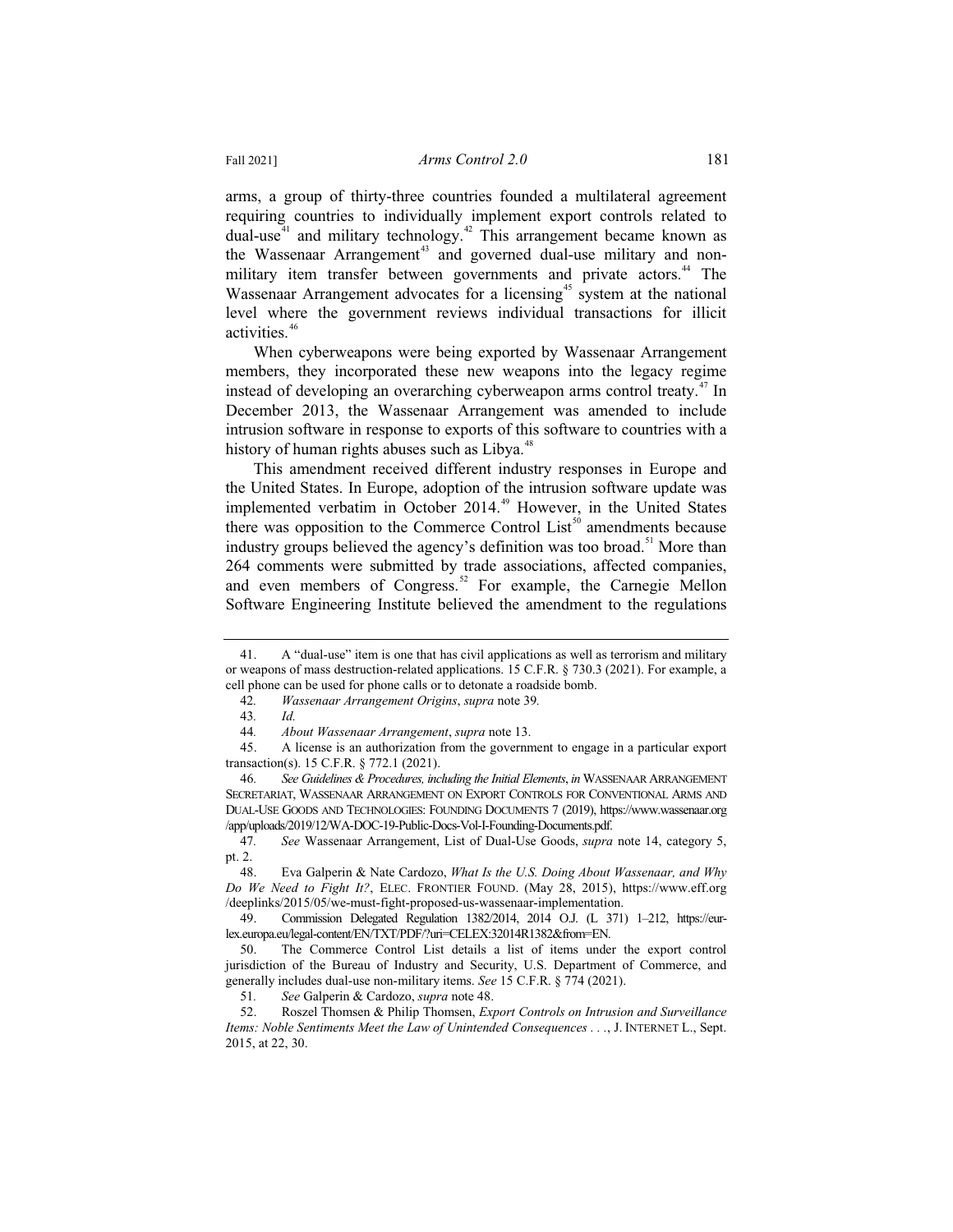would have a "chilling effect" on cyber research.<sup>53</sup> Other groups believed the drafting of the regulations was overly broad and would hurt the U.S. security research industry.<sup>54</sup> This initial opposition to the proposed rule led the U.S. government to implement an interim rule, and it went back to the Wassenaar Arrangement to renegotiate the scope and language of the rule.<sup>55</sup> In 2017, the Wassenaar Arrangement made significant changes that were proposed as final rules in the United States and will become effective on January 22, 2022.<sup>56</sup>

Other countries have taken a regional approach to addressing cyberweapon concerns. For example, the Shanghai Cooperation Organization ("SCO") concluded an agreement that sought to limit the proliferation of cyberweapons and "information terrorism."<sup>57</sup> The SCO includes countries such as China, India, Russia, and Pakistan.<sup>58</sup> Commentators believe the definition of "information war" as "mass psychologic[al] brainwashing to destabilize society and state, as well as to force the state to take decisions in the interest of an opposing party" attempts to justify censorship.<sup>59</sup> The SCO agreement stands in opposition to the Wassenaar approach because it uses a more expansive definition of cyberweapons and their capabilities. It also encompasses countries, such as China, that are not parties to major existing international arms control treaties.<sup>60</sup>

The SCO approach includes not only programs that target areas such as critical infrastructure but also views cyberweapons from a political perspective.<sup>61</sup> This perspective was summarized by Sergei Korotkov in his discussion at a 2008 U.N. disarmament conference. $62$  Korotkov defined aggression as "anytime a government promotes ideas on the internet with

56. *Id.*

<sup>53.</sup> ALLEN HOUSEHOLDER & ART MANION, CERT COORDINATION CENTER, COMMENTS ON BUREAU OF INDUSTRY AND SECURITY PROPOSED RULE: WASSENAAR ARRANGEMENT 2013 PLENARY AGREEMENTS IMPLEMENTATION: INTRUSION AND SURVEILLANCE ITEMS 4-6 (2015), https://resources.sei.cmu.edu/asset\_files/WhitePaper/2015 \_019\_001\_442291.pdf.

<sup>54</sup>*. See, e.g.*, Galperin & Cardozo, *supra* note 48.

<sup>55.</sup> Information Security Controls: Cybersecurity Items, 86 Fed. Reg. 58205, 58206 (Jan. 19, 2022) (to be codified at 15 C.F.R. pts. 740, 772, 774).

<sup>57.</sup> Agreement on Cooperation in Ensuring International Information Security between the Member States of the Shanghai Cooperation Organization, Annex 1, June 16, 2009 [hereinafter SCO Agreement], http://eng.sectsco.org/load/207508.

<sup>58</sup>*. Shanghai Cooperation Organization*, UNITED NATIONS: DEP'T OF POL. & PEACEBUILDING AFFS., https://dppa.un.org/en/shanghai-cooperation-organization (last visited Nov. 26, 2021).

<sup>59.</sup> Oona A. Hathaway et al., *The Law of Cyber-Attack*, 100 CALIF. L. REV. 817, 825 (2012).

<sup>60</sup>*. See About Wassenaar Arrangement*, *supra* note 13.

<sup>61.</sup> Tom Gjelten, *Seeing the Internet as an 'Information Weapon,'* NPR (Sept. 23, 2010, 12:00 AM), https://www.npr.org/templates/story/story.php?storyId=130052701.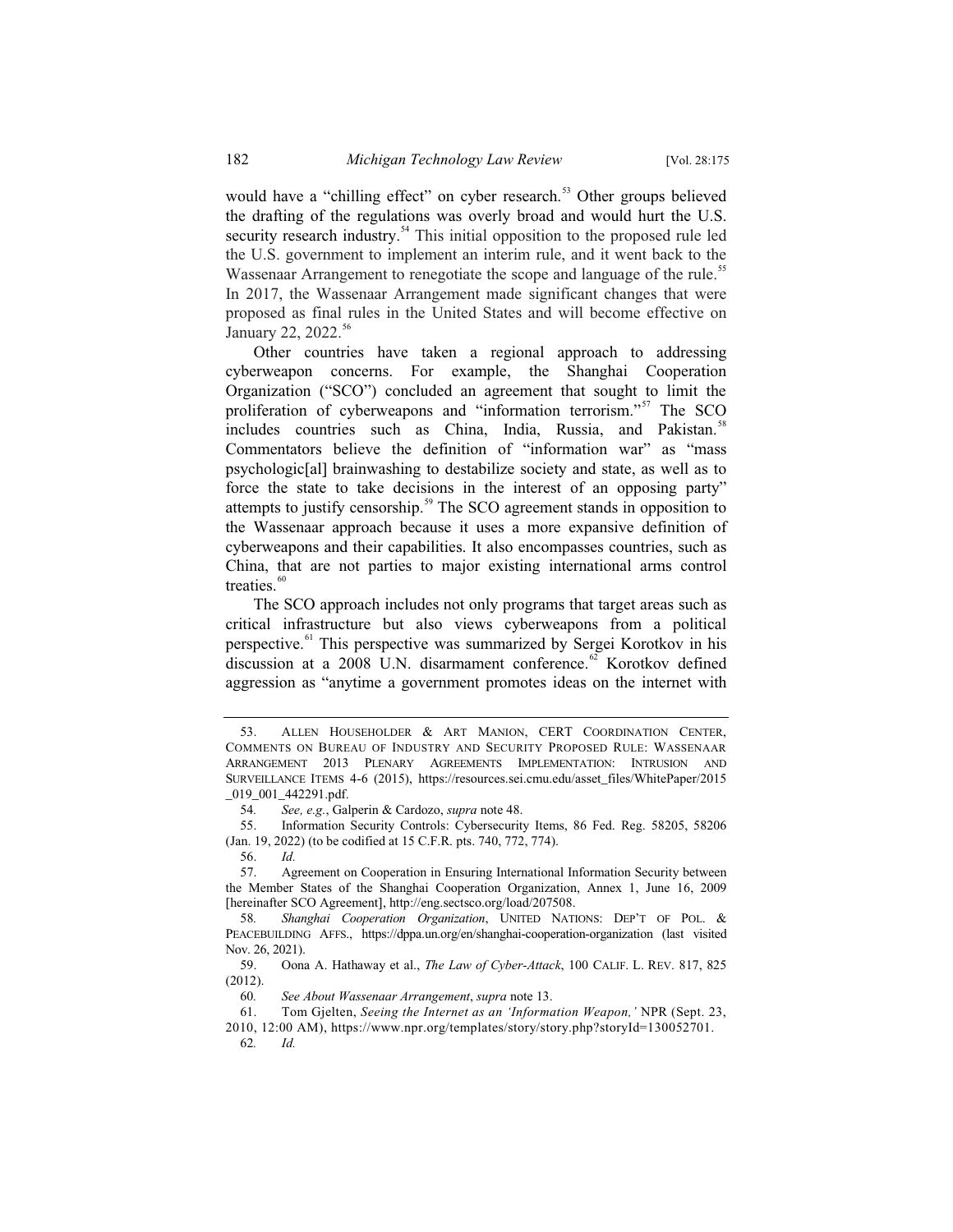the goal of subverting another country's government."<sup>63</sup> This conception of aggression and cyberweapons as tools to subvert a foreign government's legitimacy is more expansive than the definition proscribed in the Wassenaar Arrangement.<sup>64</sup> The SCO's cyberweapon definition highlights a difference of opinion that must be bridged if countries seek to develop a cyberweapon framework that includes countries outside the Wassenaar Arrangement.

#### II. THE PROBLEM

Cyberweapons pose a significant threat to international peace and security. They have the potential to inflict significant harm on entire nations with minimal investment from the instigating country.<sup>65</sup> There are three problems that must be addressed in considering the regulation of crossborder transfers between governments and private entities or persons: defining a cyberweapon, the current gap in the arms control framework, and the level of control applied.

## A. *Defining What Is a Cyberweapon*

Under the Wassenaar Arrangement's conception,<sup>66</sup> the current inclusion of intrusion software and software that defeats, weakens, or bypasses information security is vague and creates a risk of differing interpretations. For example, these categories may not include software taking control of computers in preparation for a Distributed Denial of Service ("DDoS") attack. A DDoS attack occurs when a hacker takes control of many computers then directs them to simultaneously and repeatedly access a website or server to overload the target.<sup>67</sup> The Wassenaar Arrangement's definition may not encompass this type of cyberweapon because, as discussed below, its definitions is defined based on the software's intent rather than its technical characteristics.<sup>68</sup> As a result, countries may differ in whether they regulate DDoS preparation software based on this provision of the Arrangement.

Additionally, the current approach by the Wassenaar Arrangement reacts to gaps in the cyberweapons framework rather than proactively including cyberweapons as they are developed. For example, the inclusion

<sup>63</sup>*. Id.*

<sup>64</sup>*. Id.*

<sup>65</sup>*. See* Phillip Pool, *War of the Cyber World: The Law of Cyber Warfare*, 47 INT'L L. 299, 303 (2013).

<sup>66.</sup> Wassenaar Arrangement, List of Dual-Use Goods, *supra* note 14, category 5, pt. 2.

<sup>67</sup>*. What Is a Distributed Denial of Service Attack (DDoS)?*, PALO ALTO NETWORKS, https://www.paloaltonetworks.com/cyberpedia/what-is-a-ddos-attack (last visited Nov. 26, 2021).

<sup>68.</sup> See discussion *infra* Section B.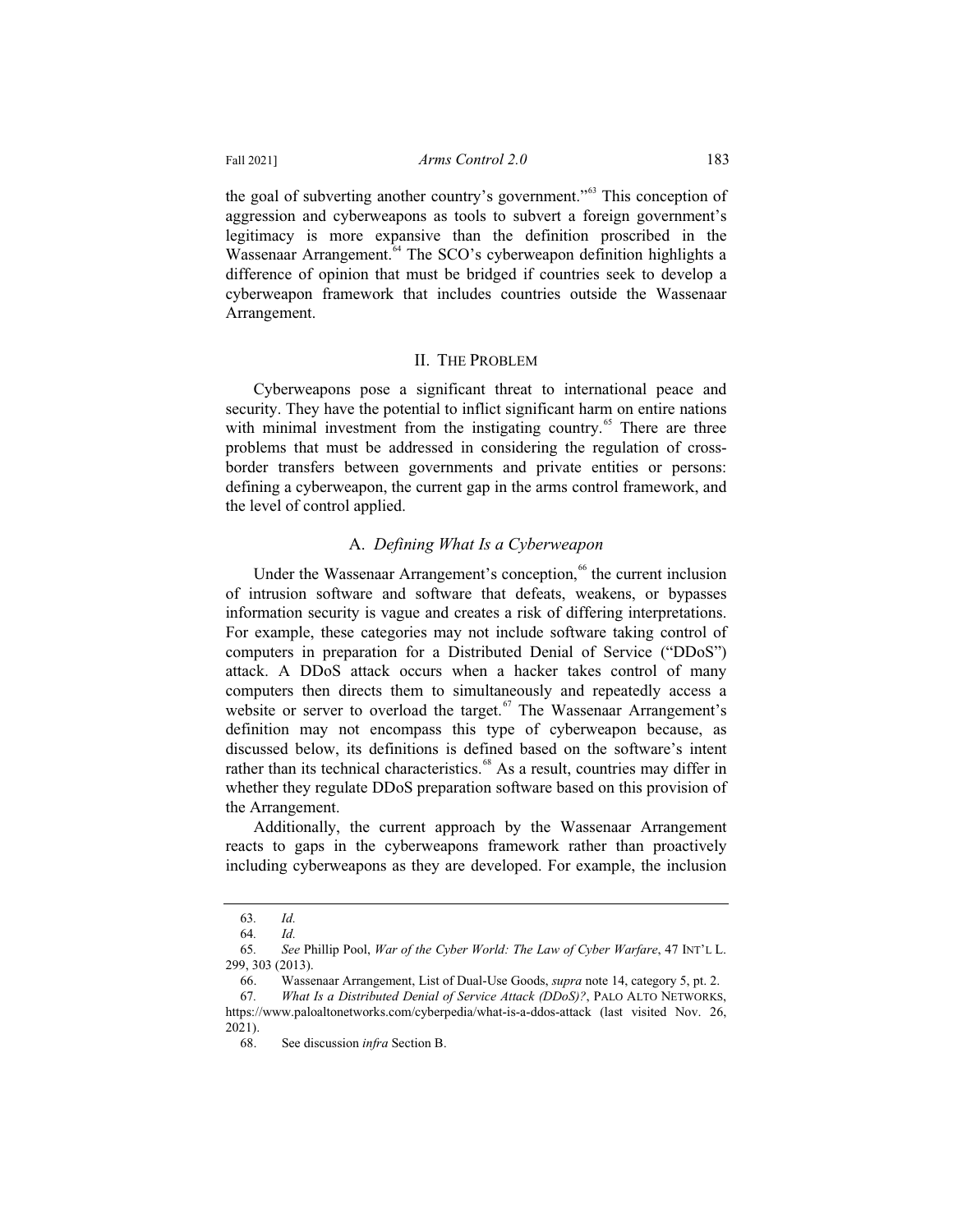of surveillance technology was in response to the transfer of surveillance and intrusion technology to governments with a history of human rights abuses.<sup>69</sup> Furthermore, changes made to the Wassenaar Arrangement's control lists were provided as a clarification, and not in recognition of cyberweapon's growing threat.<sup>70</sup> This reactive approach risks making the definition of cyberweapons not reflective of technological advancements.

Cyberweapons span a range of capabilities unlike conventional weapons that are clearly designed for military use and would have little value to a benevolent citizen (for example, a civilian would have little use for a heat seeking missile).<sup>71</sup> On one end of the spectrum, there are those cyberweapons Professors Thomas Rid and Peter McBurney describe as the generic cyberweapons. Generic cyberweapons are analogous to paintball guns—they look like a real weapon, but they do little damage, and it is obvious when someone was attacked. $72$ 

On the other end of the spectrum are specific cyberweapons, which are specially designed to execute a defined mission.<sup>73</sup> Under this framework, the previously discussed Stuxnet virus would logically fall closer to the end of "specifically designed" because it was developed over a period of time by the west to specifically target Iranian nuclear facilities. This description of cyberweapons by Professors Rid and McBurney is similar to the Wassenaar notions of a cyberweapon, which focus on attacking critical infrastructure by seeking to circumvent defenses. $<sup>74</sup>$ </sup>

By contrast, an opposing definition of cyberweapons includes "informational terrorism," which more broadly encompasses activities excluded by the Wassenaar definition.<sup>75</sup> The SCO Agreement demonstrates a different conception of cyberweapons as including the ability to wage informational warfare.<sup>76</sup> Information warfare does not have a generally accepted definition, but has been defined as denying, corrupting, or

<sup>69</sup>*. See* Thomsen & Thomsen, *supra* note 52, at 22–23.

<sup>70.</sup> WASSENAAR ARRANGEMENT SECRETARIAT, WASSENAAR ARRANGEMENT ON EXPORT CONTROLS FOR CONVENTIONAL ARMS AND DUAL-USE GOODS AND TECHNOLOGIES: BACKGROUND DOCUMENTS AND PLENARY-RELATED AND OTHER STATEMENTS 57 (2020), https://www.wassenaar.org/app/uploads/2020/12/Public-Docs-Vol-IV-Background-Docs-and-Plenary-related-and-other-Statements-Dec.-2020.pdf.

<sup>71.</sup> Thomas Rid & Peter McBurney, *Cyber-Weapons*, RSUI J., Feb.–Mar. 2012, at 6, 6, https://doi.org/10.1080/03071847.2012.664354.

<sup>72</sup>*. Id.* at 6.

<sup>73</sup>*. Id.*

<sup>74</sup>*. Cf. id.* at 7 (describing cyberweapons in terms of harm from the psychological dimension such as the intent to cause harm to the target).

<sup>75</sup>*. See* SCO Agreement *supra* note 57, at 9–10 (defining "information terrorism" as "using information resources in the information space and/or influencing on them for terrorist purposes").

<sup>76</sup>*. Id.*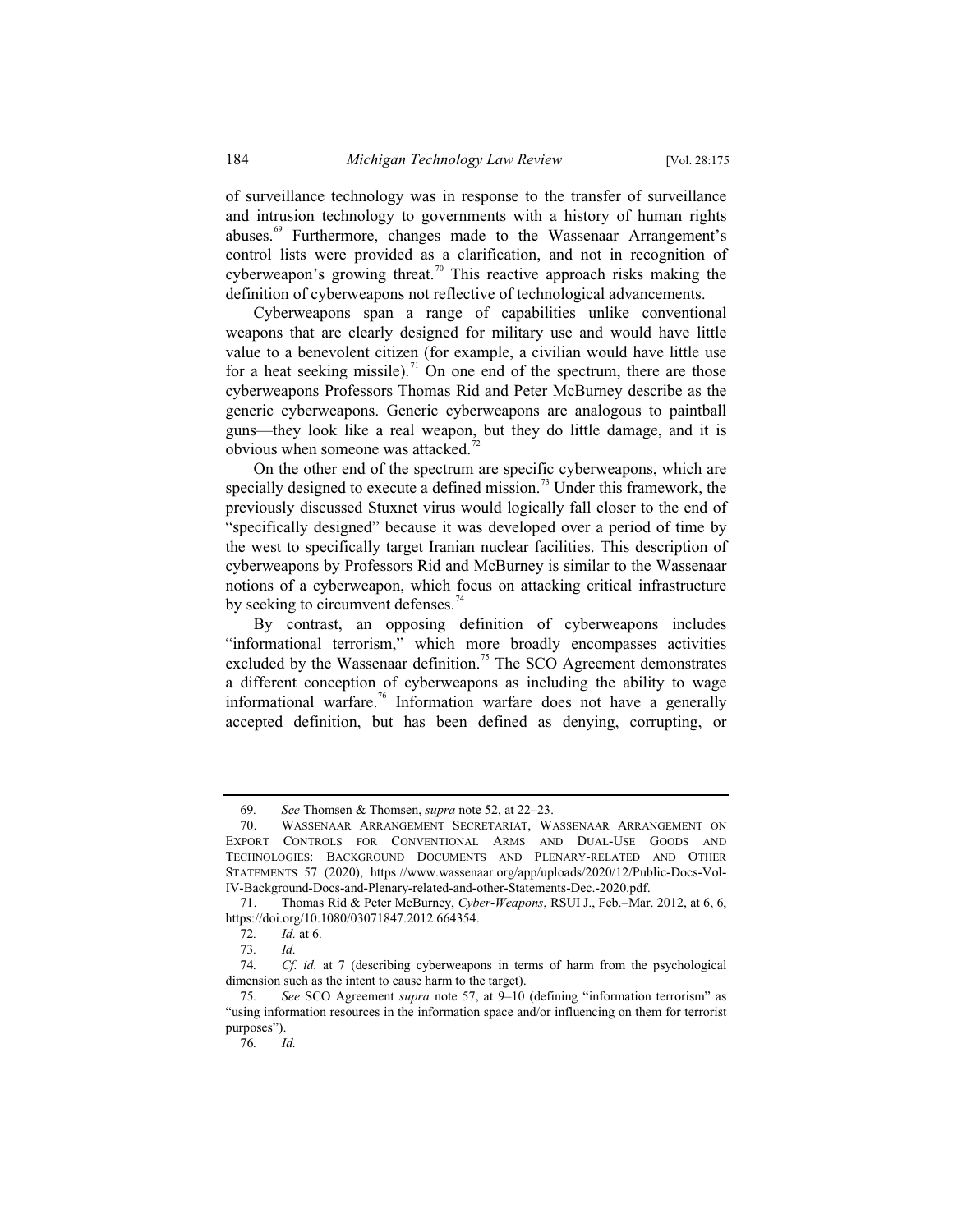exploiting an enemy's information systems for military gain.<sup>77</sup> While this formulation is vague, it would include "psychological operations,"<sup>78</sup> which are defined by the Department of Defense as intended to "convey selected information and indicators to foreign audiences to influence their emotions, motives, objective reasoning, and ultimately the behavior of foreign governments, organizations, groups, and individuals" with the purpose of "induc[ing] or reinforc[ing] foreign attitudes and behavior favorable to the originator's objectives."<sup>79</sup> Since the SCO deliberately chose the term "terrorism" and focused on misinformation,<sup>80</sup> they emphasized, among other things, the psychological impact of cyberweapons in addition to the Wassenaar Arrangement's definition. This psychological concern would include "misinformation" being distributed in their territory through the internet.<sup>81</sup> When the SCO Agreement was passed in 2009, commentators did not raise concerns of misinformation distributed by foreign powers, but rather focused on the impact it would have on civil liberties. $82$  Recent campaigns by foreign governments in places such as the United States and the United Kingdom may lead commentators to rethink this strict dismissal of information warfare.<sup>8</sup>

## B. *Gaps in the Current Arms Control Framework*

Two areas create compliance gaps in the current arms control framework. First, existing arms control agreements are vague in identifying and controlling cyberweapons. Second, many cyberweapon exporters are not a party to these international arms control agreements.

As previously discussed, the Wassenaar Arrangement imposed controls on infiltration software focusing on programs that weaken, bypass, or defeat information security. $84$  The vague language attached to this definition stands in contrast to the scientifically specific language used in other parts of the Wassenaar Arrangement for conventional kinetic weapons and dual-use

<sup>77.</sup> Col. Andrew Borden, *What Is Information Warfare?*, AIR UNIV. CHRONS. ONLINE J. (Nov. 2, 1999), https://www.airuniversity.af.edu/Portals/10/ASPJ/journals/Chronicles /borden.pdf.

<sup>78</sup>*. Id*.

<sup>79.</sup> Steven Aftergood, *DoD "Clarifies" Doctrine on Psychological Operations*, FED' N OF AM. SCIENTISTS (Jan. 19, 2010), https://fas.org/blogs/secrecy/2010/01/psyop.

<sup>80.</sup> SCO Agreement *supra* note 57, at 9–10 (defining "information terrorism" as "using information resources in the information space and/or influencing on them for terrorist purposes").

<sup>81</sup>*. Id.*

<sup>82.</sup> Hathaway et al., *supra* note 59, at 825.

<sup>83</sup>*. See* BEN NIMMO ET AL., GRAPHIKA, SECONDARY INFEKTION (2020), https://secondaryinfektion.org/report/secondary-infektion-at-a-glance; Bobby Allyn, *Study Exposes Russia Disinformation Campaign That Operated In the Shadows for 6 Years,* NPR (June 16, 2020, 2:36 PM), https://www.npr.org/2020/06/16/878169027/study-exposes-russia-disinformation-campaign-that-operatedin-the-shadows-for-6-.

<sup>84.</sup> Wassenaar Arrangement, List of Dual-Use Goods, *supra* note 14, § 5.A.4.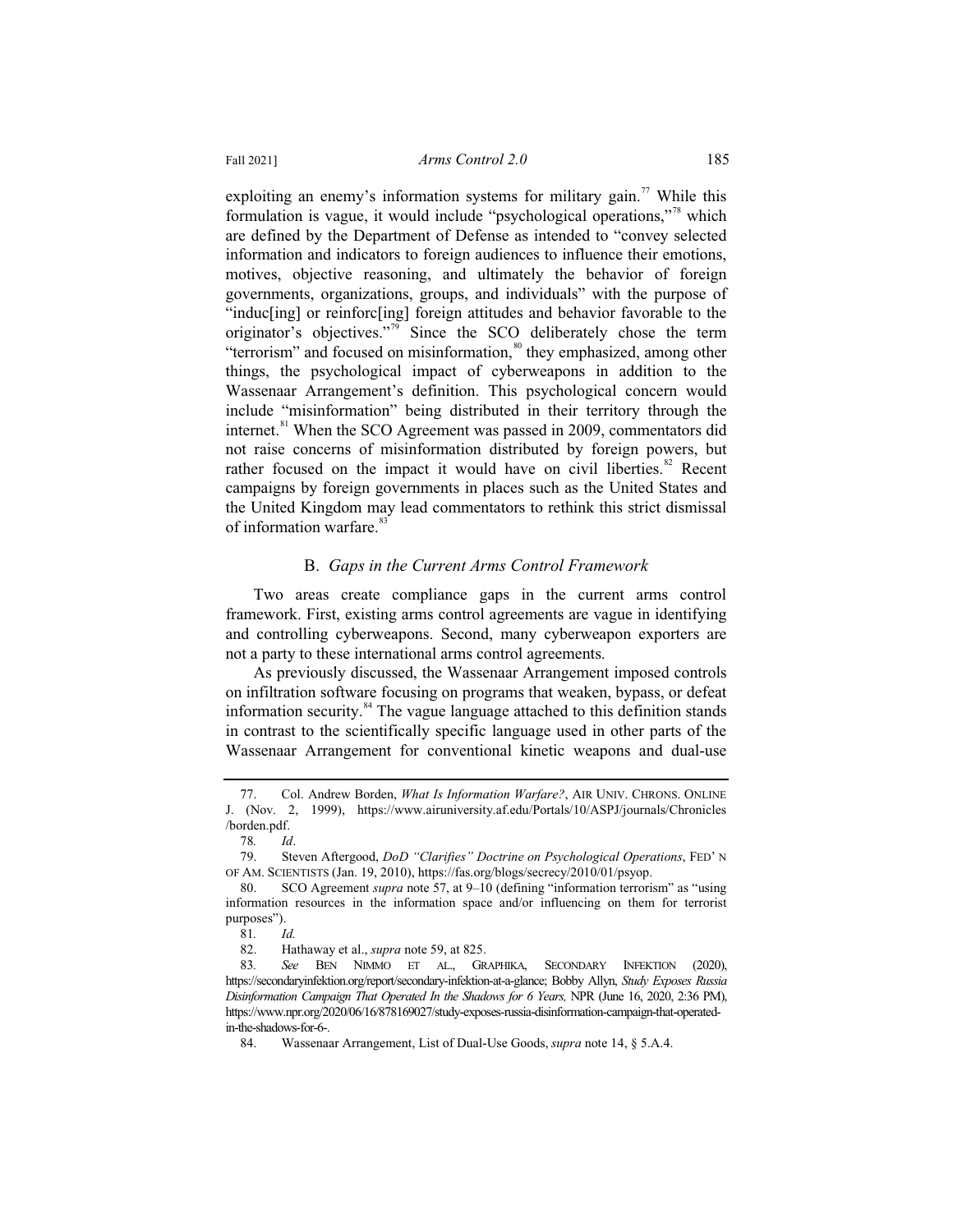items. For example, when defining what materials are controlled under Category One, ${}^{85}$  the Wassenaar Arrangement lists among other items "[m]aterials not transparent to visible light and specially designed for absorbing near-infrared radiation having a wavelength exceeding 810 nm but less than 2000 nm."<sup>86</sup> Under the category "Materials Processing," the Wassenaar Arrangement controls "[r]otary position feedback units specially designed for machine tools or angular displacement measuring instruments, having an angular position 'accuracy' equal to or less (better) than 0.9 second of arc."<sup>87</sup> This technical definition contrasts to the vague language of "[s]ystems, equipment and components for defeating, weakening or bypassing 'information security', as follows . . . Designed or modified to perform 'cryptanalytic functions.'"<sup>88</sup> This contrast in language highlights the difficulty of applying parameters to define cyberweapons in an international agreement,<sup>89</sup> which is likely a motivating factor behind the Wassenaar's approach. It is an attempt to use the software's intended capabilities rather than its technical characteristics. However, focusing on the narrow intent of "bypassing" or "defeating" information security raises many questions. For example, does the definition cover cyberweapons that seek to slow down the speed of a network connection to frustrate the user but are not intended to defeat or weaken its security? This control framework could be more specific and may potentially be underinclusive of these important capabilities that have been used by malicious actors to slow down government and nongovernment networks.<sup>90</sup>

Secondly, many of the arms control agreements, such as the Wassenaar Arrangement, do not include emerging cyberweapon developers such as China and Israel as parties.<sup>91</sup> Israel eased export restrictions for cyberweapons in  $2018$  despite international criticism.<sup>92</sup> China has also been an active exporter of surveillance technology, including its Sensetime

<sup>85.</sup> Category One includes "Special Materials and Related Equipment." *Id.* § 1.

<sup>86</sup>*. Id.* § 1.C.1.b.

<sup>87</sup>*. Id.* § 2.B.6.c.

<sup>88</sup>*. Id.* § 5.A.4.

<sup>89</sup>*. See* Trey Herr, *PrEP: A Framework for Malware & Cyber Weapons*, 13 J. INFO. WELFARE 87, 87 (2014).

<sup>90.</sup> For example, in 2013, a conflict between two organizations led to a worldwide slowdown of the internet when one organization engaged in a DDoS Attack against the other. Dave Lee, *Global Internet Slows After 'Biggest Attack in History'*, BBC NEWS (Mar. 27, 2013), https://www.bbc.com/news/technology-21954636.

<sup>91</sup>*. See About Wassenaar Arrangement*, *supra* note 13.

<sup>92</sup>*. See* Tova Cohen & Ari Rabinovitch, *Israel Eases Rules on Cyber Weapons Exports Despite Criticism*, REUTERS (Aug. 22, 2019, 5:50 AM), https://www.reuters.com/article/usisrael-hackers/israel-eases-rules-on-cyber-weapons-exports-despite-criticismidUSKCN1VC0XQ.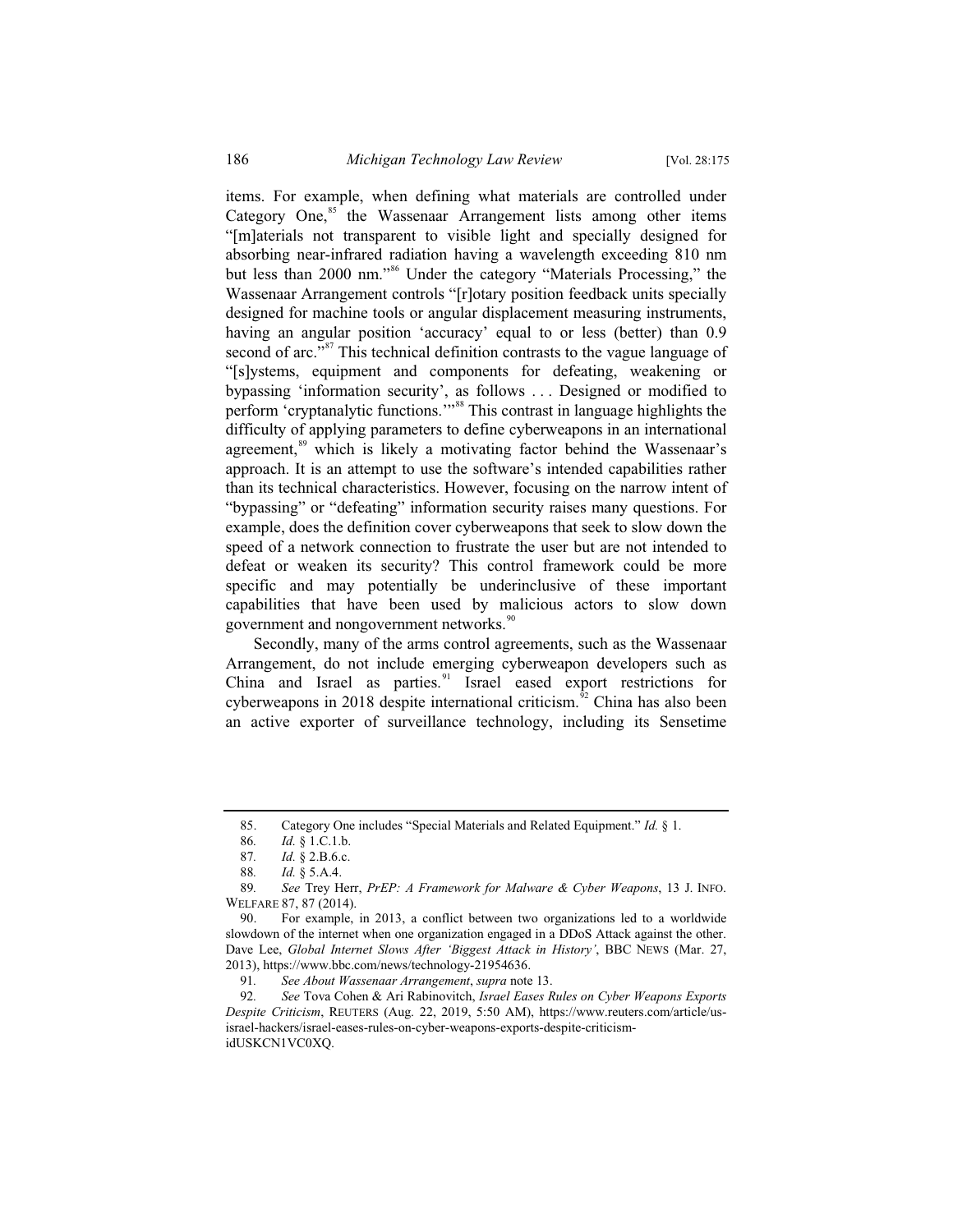software to Mongolia.<sup>93</sup> China's Sensetime software enables the user government to perform real-time identification of pedestrians and vehicles.<sup>94</sup> Since these countries are outside existing arms control agreements, cyberweapon exports are unregulated and make attributing a particular attack difficult.

An international approach towards controlling cyberweapons is critical because, unlike traditional kinetic weapons, cyberweapon attacks are difficult to accurately attribute to a particular actor.<sup>95</sup> Persons, organizations, and governments can obscure their identity in cyberspace by contracting with third parties, facilitating attribution of the attack to another party, or moving through other jurisdictions.<sup>96</sup> Thus, when attributing an attack to a malevolent actor, information sharing is important because the malware's origin plays an important part of drawing connections between the various facets of a cyberattack. $\frac{97}{10}$  As a result, countries must work together to address these concerns. When significant cyberweapon exporting countries are not members of an international framework, they enable different actors to engage in these veiled attacks by equipping them with the necessary tools to accomplish their objectives.

# C. *Current Level of Control*

The current level of control for cyberweapons treats certain software similar to other dual-use items such as material processing equipment rather than more sensitive technology.<sup>98</sup> The Wassenaar Arrangement is largely divided into two separate lists, first the dual-use control list for dual-use non-military items, and second the munitions list.<sup>99</sup> In an effort to increase transparency, the munitions list requires more exchanging of information

<sup>93.</sup> Steven Feldstein, *The Global Expansion of AI Surveillance* 1, app. at 26 (Carnegie Endowment for Int'l Peace, Working Paper, 2019), https://carnegieendowment.org/files/WP-Feldstein-AISurveillance\_final1.pdf.

<sup>94.</sup> Rob Schmitz, *Facial Recognition in China Is Big Business as Local Governments Boost Surveillance*, NPR (Apr. 3, 2018, 10:40 AM), https://www.npr.org/sections/parallels/2018 /04/03/598012923/facial-recognition-in-china-is-big-business-as-local-governments-boostsurveilla.

<sup>95</sup>*. See* Christopher S. Chivvis & Cynthia Dion-Schwarz, *Why It's So Hard to Stop a Cyberattack—and Even Harder to Fight Back*, RAND BLOG (Mar. 30, 2017), https://www.rand.org/blog/2017/03/why-its-so-hard-to-stop-a-cyberattack-and-even-harder.html; Anu Narayanan & Jonathan Welburn, *Is DarkSide Really Sorry? Is It Even DarkSide?*, RAND BLOG (May 19, 2021), https://www.rand.org/blog/2021/05/is-darkside-really-sorry-is-it-evendarkside.html.

<sup>96</sup>*. See* Narayana & Welburn, *supra* note 95.

<sup>97</sup>*. See* OFF. OF THE DIR. OF NAT'L INTEL., *supra* note 34, at 3.

<sup>98</sup>*. See* Wassenaar Arrangement, List of Dual-Use Goods, *supra* note 14, §§ 2.B.6.c, 5.A (failing to classify penetration software as "sensitive," similar to other dual-use items such as material processing equipment).

<sup>99</sup>*. Control Lists*, WASSENAAR ARRANGEMENT, https://www.wassenaar.org/controllists (last updated June 22, 2021).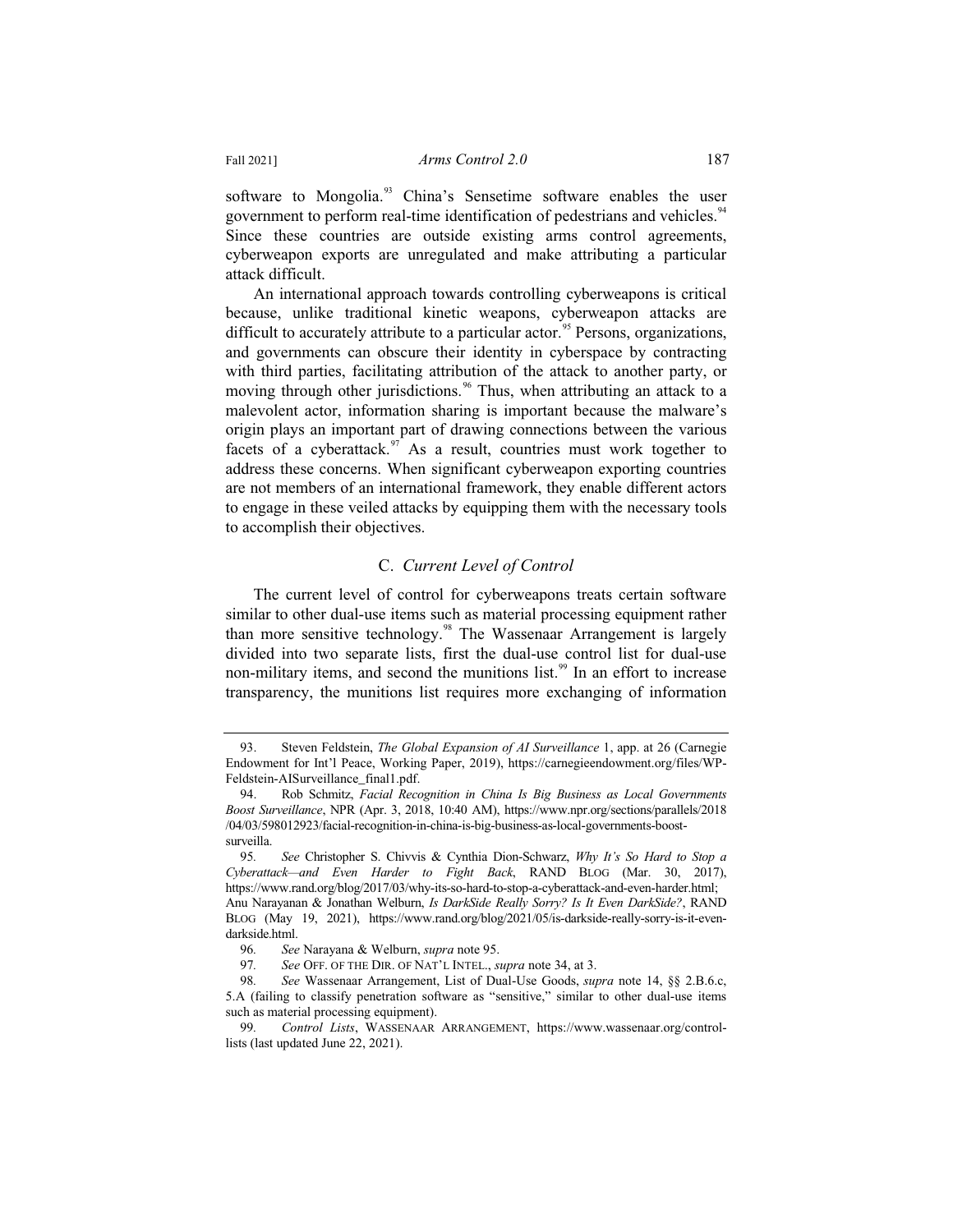between the member states about licensed exports.<sup>100</sup> By contrast, the dualuse list divides items into two tiers: "Basic Items" and "Sensitive Items and its subset of Very Sensitive Items".<sup>101</sup> For Basic Items, countries must provide a list of transfers twice per year for licenses that were denied for transactions to non-member countries, whereas the Sensitive and Very Sensitive items have stricter requirements.<sup>102</sup> When an item is placed in the Sensitive or Very Sensitive list, countries must report an approved transaction within sixty days if another member denied an "essentially identical" transaction.<sup>103</sup> Furthermore, for Very Sensitive items, members are called on to "exert extreme vigilance."<sup>104</sup>

Currently, nothing in Category Five part two is listed as sensitive or very sensitive.<sup>105</sup> Category Five part two of the Wassenaar Arrangement dual-use list includes the previously mentioned software such as infiltration software.<sup>106</sup> When adopting these controls, the plenary communications for the 2015 meeting do not mention why the Wassenaar Arrangement elected not to classify this type of software as Sensitive or Very Sensitive items.<sup>107</sup> Given the opposition raised in the United States when the rules were ultimately implemented, $108$  it is possible that the committee recognized that stricter control would raise the public's ire.

The Shanghai Cooperation Organization's agreement on cyberweapons provides high-level guidance to signatory states on monitoring and controlling cyberweapons.<sup>109</sup> The Shanghai Cooperation Organization's approach includes information sharing but is less specific about under what conditions transaction specific information should be shared.<sup>110</sup> These pledges were recently reaffirmed at a  $2018$  meeting.<sup>111</sup>

#### III. PROPOSED SOLUTION

Governments should further develop and agree on a cyberweapon definition, as well as upgrade the level of control assigned to cyberweapons.

<sup>100.</sup> Kimball, *supra* note 16.

<sup>101</sup>*. Id.*

<sup>102</sup>*. Id.*

<sup>103</sup>*. Id.*

<sup>104</sup>*. Id.*

<sup>105.</sup> Wassenaar Arrangement, List of Dual-Use Goods, *supra* note 14, at 170–172.

<sup>106</sup>*. Id.*, category 5, pt. 2.

<sup>107</sup>*. See* Wassenaar Arrangement, *Statement Issued by the Plenary Chair on 2015 Outcomes of the Wassenaar Arrangement on Export Controls for Conventional Arms and Dual-use Goods and Technology* (Dec. 3, 2015).

<sup>108</sup>*. See* Galperin & Cardozo, *supra* note 48.

<sup>109</sup>*. See* SCO Agreement, *supra* note 57.

<sup>110</sup>*. See id.* art. 5.

<sup>111</sup>*. Press Release on the Outcome of the 13th Meeting of the SCO National Security Council Secretaries*, SHANGHAI COOP. ORG. (May 22, 2018), http://eng.sectsco.org/news /20180522/431989.html.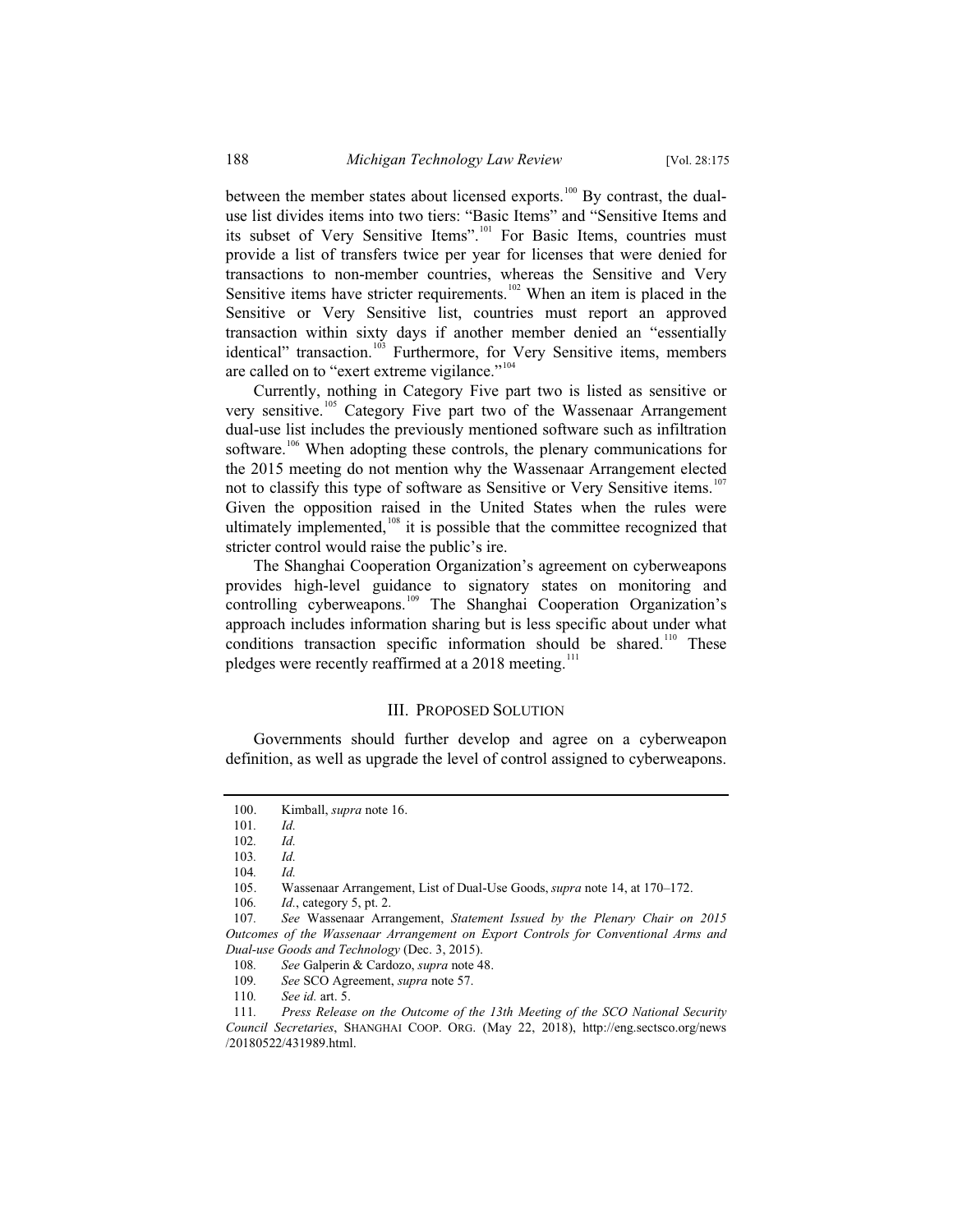#### Fall 2021] *Arms Control 2.0* 189

Cyberweapons have destructive capabilities that can result in human casualties and take critical infrastructure offline.<sup>112</sup> First, governments should consider whether cyberweapons include software that disseminates certain messages such as those spreading misinformation. The Western experience concerning software that widely disseminates certain information has changed since the original definition was drafted in  $2015<sup>113</sup>$ and control lists may need to be updated to reflect this change. Although decisions addressing misinformation while balancing civil rights concerns deserve additional discussion, analysis of this topic is beyond the scope of this Note. Second, a new treaty is necessary to bring together nations in the Wassenaar Arrangement with those states outside it to develop a truly global framework on cyberweapons. Third, the Wassenaar control lists for cyberweapons should be drafted with greater specificity to ensure a uniform regulatory framework. Finally, cyberweapons should be subject to greater control because of the growing secondary market.

## A. *Cyberweapons Definition*

The division between the SCO and the Wassenaar Arrangement over defining a cyberweapon centers on, among other things, whether software disseminating certain information qualifies as a cyberweapon.<sup>114</sup> This type of software was recently highlighted in a RAND report.<sup>115</sup> The software in question robotically re-tweets government-sponsored messages to blanket the social media landscape and push their messages to the top of a user's newsfeed.<sup>116</sup> Similarly, another analysis found that 20% of the Russian News Network's most avid followers accounted for 75% of their retweets.<sup>117</sup>

Russia has been accused of interfering in the United Kingdom and United States elections through such use of social media.<sup>118</sup> In 2019, the European Union's Commissioner for Security stated "[w]inter isn't the only thing that's coming—so is the risk of interference in our elections,"<sup>119</sup>

<sup>112</sup>*.* Joshi, *supra* note 3.

<sup>113.</sup> See discussion *supra* Section II.A.

<sup>114.</sup> See discussion *supra* Section II.B.

<sup>115.</sup> TODD C. HELMUS ET. AL, RAND CORP., RUSSIAN SOCIAL MEDIA INFLUENCE: UNDERSTANDING RUSSIAN PROPAGANDA IN EASTERN EUROPE 24 (2018), https://www.rand.org/content/dam/rand/pubs/research\_reports/RR2200/RR2237/RAND \_RR2237.pdf.

<sup>116</sup>*. Id.*

<sup>117</sup>*. Id.* at 25.

<sup>118</sup>*. Theresa May Accuses Vladimir Putin of Election Meddling*, BBC (Nov. 14, 2017), https://www.bbc.com/news/uk-politics-41973043; Abigail Adams, *Here's What We Know So Far About Russia's 2016 Meddling*, TIME (Apr. 18, 2019, 8:20 AM), https://time.com /5565991/russia-influence-2016-election.

<sup>119.</sup> Marco Silva, *Is Russia Trying to Sway the European Elections?*, BBC (May 20, 2019), https://www.bbc.com/news/blogs-trending-48296557.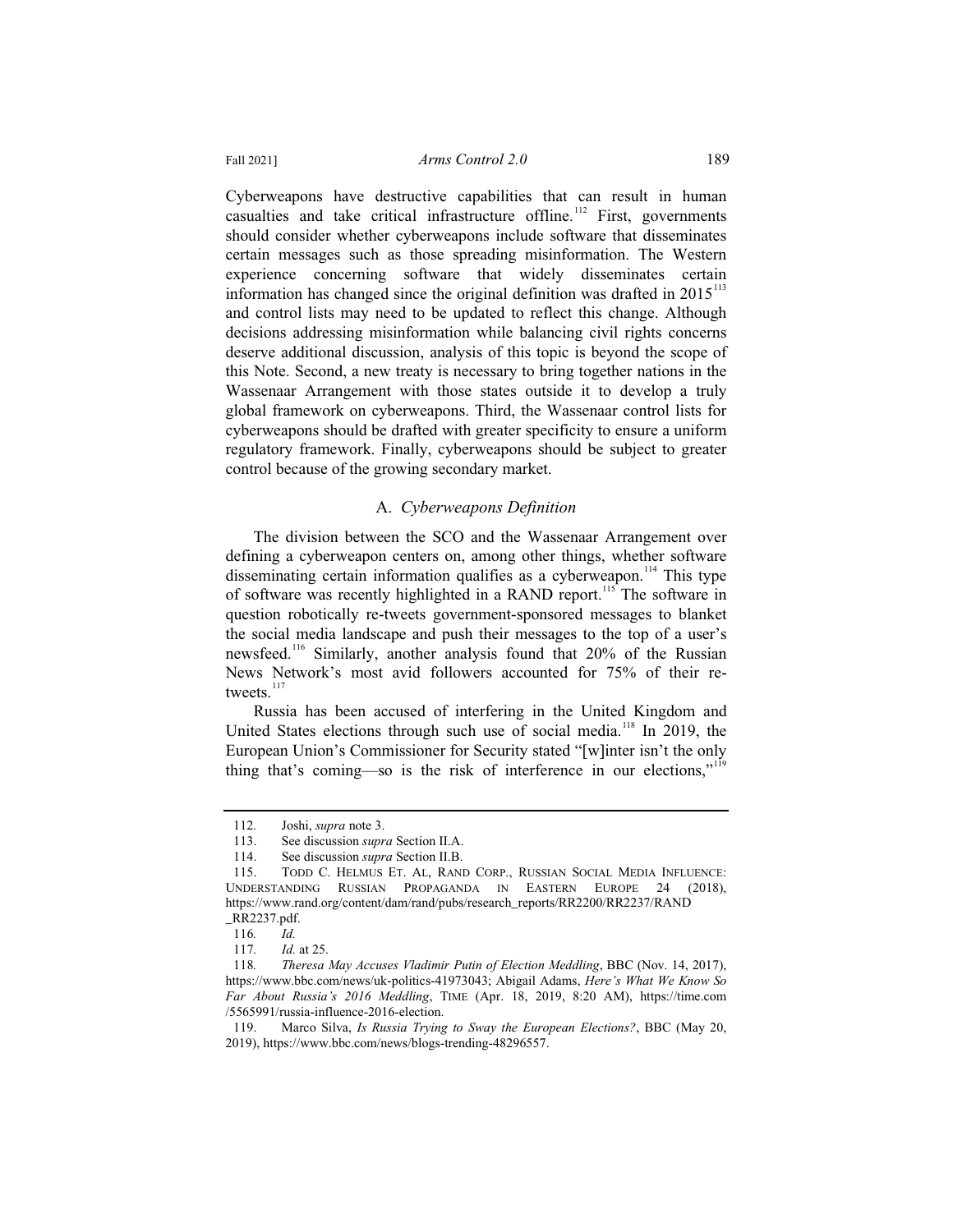demonstrating the heightened risk of foreign interference in its elections through means such as social media. In the 2020 U.S. presidential election, this type of social media activity also led officials to determine foreign governments were attempting to undermine U.S. confidence in the electoral system.<sup>120</sup> These developments demonstrate these nations may want to revisit whether cyberweapons include software such as those disseminating misinformation—but in doing so, freedom of speech and civil liberties must remain protected.

With this backdrop, Western governments have already begun this discussion. In the United States, Congress held hearings with major social media CEOs to discuss each companies' role in online misinformation and extremism.<sup>121</sup> Parliament in the United Kingdom created a subcommittee on "Online Harms and Disinformation," which began investigating online disinformation and misinformation in the United Kingdom.<sup>122</sup> The European Parliament established the "Special Committee on Foreign Interference in all Democratic Processes in the European Union, including Disinformation."<sup>123</sup> These government efforts demonstrate they may also wish to revisit the discussion of whether software distributing certain information qualifies as a cyberweapon.

#### B. *A New Cyber-Treaty*

There is no comprehensive global treaty governing transfers of cyberweapons between governments and private parties. For example, the Wassenaar Arrangement does not include cyberweapon exporting countries such as China and Israel.<sup>124</sup> At the same time, technological advances enable non-state actors to utilize cyberweapons and inflict harm on persons and critical infrastructure. Thus, there is an immediate need to develop a new cyber-arms control regime that encompasses the world's cyberweapon exporters. Furthermore, existing members of Cold War-era arms treaties should seek to develop a new framework for restricting transfers of cyberweapons between governments and private actors. First, a multilateral

<sup>120.</sup> NAT'L INTEL. COUNCIL., FOREIGN THREATS TO THE 2020 US FEDERAL ELECTION i (2021), https://www.dni.gov/files/ODNI/documents/assessments/ICA-declass-16MAR21.pdf ("We assess that Russian President Putin authorized . . . influence operations aimed at . . . undermining public confidence in the electoral process . . . .")

<sup>121.</sup> Gerrit De Vynck et al., *Big Tech CEOs Face Lawmakers in House Hearing on Social Media's Role in Extremism, Misinformation*, WASH. POST (Apr. 9, 2021, 3:20 PM), https://www.washingtonpost.com/technology/2021/03/25/facebook-google-twitter-househearing-live-updates.

<sup>122</sup>*. Online Harms and Disinformation*, U.K. PARLIAMENT, https://committees.parliament.uk /work/232/online-harms-and-disinformation (last visited Sept. 11, 2021).

<sup>123</sup>*. Special Committee on Foreign Interference in All Democratic Processes in the European Union, Including Disinformation*, EUR. PARLIAMENT, https://www.europarl.europa.eu /committees/en/inge/home/highlights (last visited Nov. 26, 2021).

<sup>124</sup>*. See About Wassenaar Arrangement*, *supra* note 13.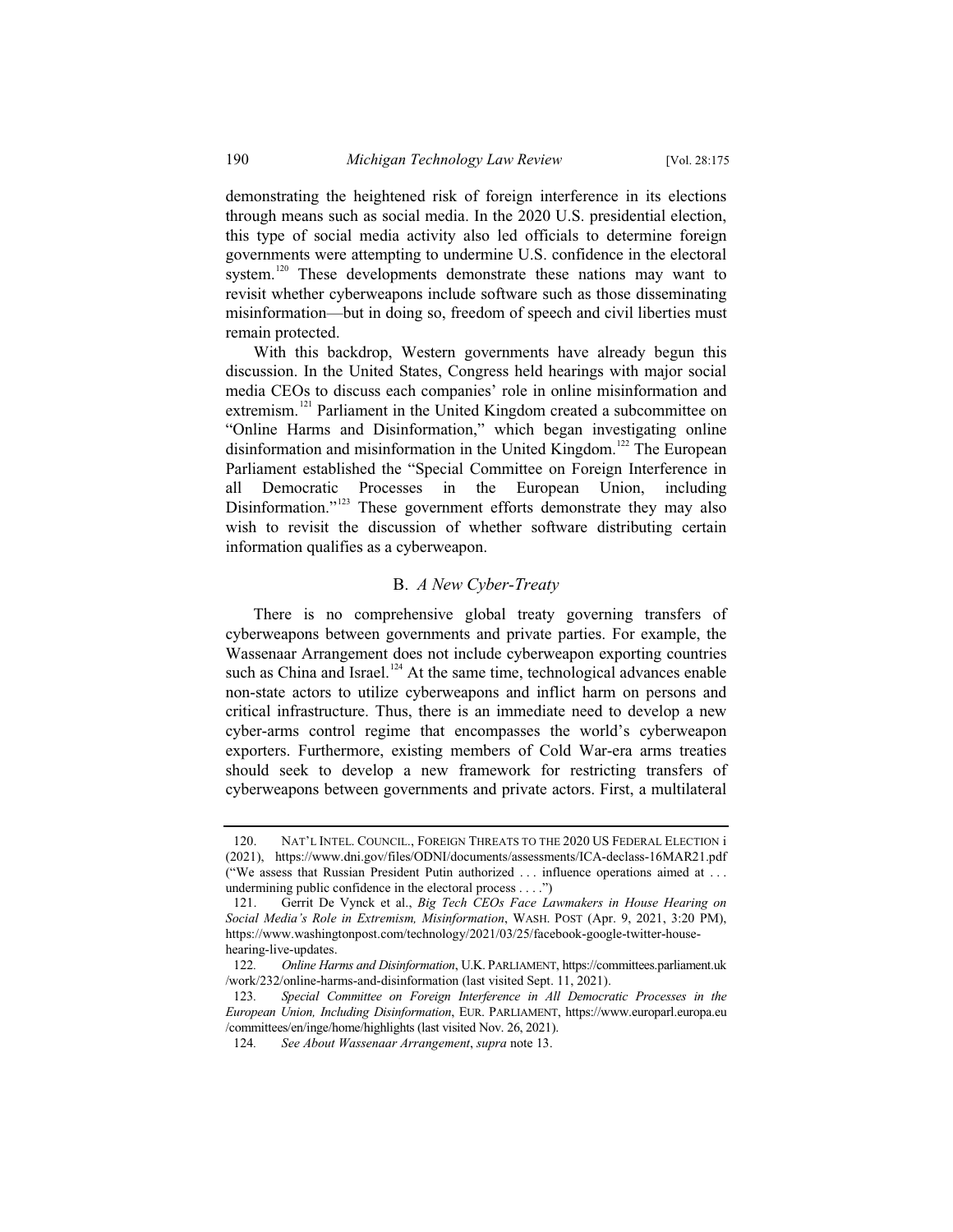treaty would address the growing secondary market for cyberweapon utilization by state and non-state actors to inflict harm on other nations and extract profits. Second, a multilateral treaty would enable cross-border sharing of information to facilitate faster attribution of cyberattacks. Third, when drafting this agreement, two key provisions should be adopted. The presumption of denial approach taken from another arms control treaty, the Missile Technology Control Regime, $125$  should be utilized for cyberweapon export. Additionally, the control lists should follow the form utilized in the Wassenaar Arrangement but provide specific types of cyberweapons as a companion to clarify the control status of different software.

Having a comprehensive, global treaty is important to address the growing secondary market for cyberweapons, where criminals utilize cyberweapons purchased on the dark web with cryptocurrency to engage in illegal activity.<sup>126</sup> Previously, crimes such as bank robbery required someone with a gun to run inside a bank and hold up the teller. Now, the decentralized nature of the dark web enables cybercriminals to buy cyberweapons such as ransomware to engage in crime from afar.<sup>127</sup> The person engaging in the attack can buy the ransomware on the internet from the software's developer, which separates the developer from the perpetrator.<sup>128</sup> As a result, the decentralized nature of the internet allows these criminals to anonymously create and sell cyberweapons.

A multilateral treaty would create non-binding obligations on states to address this growing secondary market. Treaties such as the Wassenaar Arrangement create non-binding obligations on states to standardize how export controls are implemented at the member country level.<sup>129</sup> Adopting a multilateral regime with states taking corresponding domestic action would decrease the cross-border flow of cyberweapons and increase the difficulty of developing these weapons. Given the international nature of cybercrime, a multinational treaty would create a framework to identify these cybercriminals and allow states to bring them to justice.

Moreover, a multilateral treaty would address the problem of attributing cyberattacks to particular actors because countries would have records of cyberweapon transfers. As previously mentioned, the Wassenaar Arrangement requires information sharing for exports of certain arms and dual-use items.<sup>130</sup> If a multilateral regime were developed for cyberweapons,

<sup>125.</sup> Kelsey Davenport, *The Missile Technology Control Regime at a Glance*, ARMS CONTROL ASS'N, https://www.armscontrol.org/factsheets/mtcr (last reviewed Mar. 2021).

<sup>126</sup>*. New Technology Has Enabled Cyber-Crime on an Industrial Scale*, ECONOMIST (May 6, 2021), https://www.economist.com/international/2021/05/06/new-technology-hasenabled-cyber-crime-on-an-industrial-scale.

<sup>127</sup>*. Id.*

<sup>128</sup>*. Id.*

<sup>129</sup>*. See About Wassenaar Arrangement*, *supra* note 13.

<sup>130</sup>*. See* discussion *supra* Section II.C.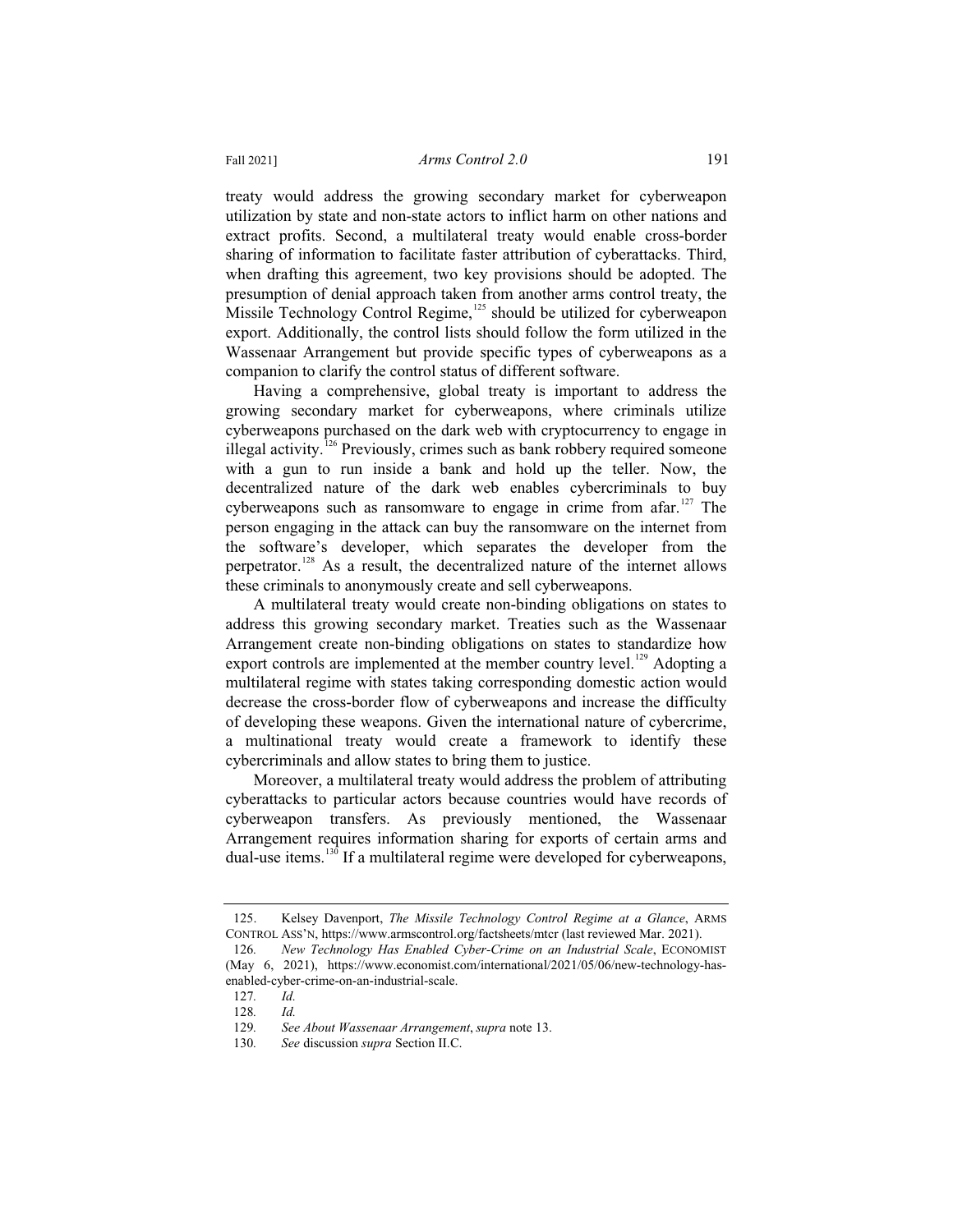it should include a similar type of information sharing mechanism to facilitate the identification of malware used in cyberattacks. Since the type of malware plays an important role in attributing an attack to a particular actor,<sup>131</sup> sharing malware and other cyberweapon export information would enable faster attribution of an attack.

In drafting this framework, authors should incorporate two key concepts from existing arms control treaties. Firstly, for cyberweapons, a presumption of denial approach should be adopted to restrict the deployment of these technologies. Secondly, as discussed in the next section, specific control lists should be utilized as a companion to the broad control principles utilized in the Wassenaar Arrangement.

The presumption of denial approach, utilized in the Missile Technology Control Regime ("MTCR"), would create a "strong presumption of denial" for exports of cyberweapons designed to directly harm persons or critical infrastructure.<sup>132</sup> The strong presumption of denial requirement means the exporting government may authorize export of these items on rare occasions.<sup>133</sup> Given the threat posed by the proliferation of ballistic missiles, this strong approach seems appropriate. Similarly, cyberweapons pose a substantial threat because they can damage infrastructure and create an unlimited number of copies from a single source code. This destructive power was shown by the recent state of emergency declaration in the United States following the cyberattack on a Colonial Pipeline facility.<sup>134</sup> Moreover, as shown in the Stuxnet example, once a cyberweapon is deployed other derivative weapons can be developed based on the original source code.<sup>135</sup> The presumption of denial approach can prevent the initial release that

could ultimately lead to untold proliferation of cyberweapons over the internet.

## C. *Upgrading Cyberweapon Control Status*

Cyberweapons such as intrusion software and their underlying source code should be added to the Sensitive or Very Sensitive lists in the Wassenaar Arrangement to reflect their danger to international peace and security. Following the approach of Professors Thomas Rid and Peter

<sup>131</sup>*. See* OFF. OF THE DIR. OF NAT'L INTEL., *supra* note 34, at 3.

<sup>132</sup>*. See* Davenport, *supra* note 125; *Frequently Asked Questions*, MISSILE TECH. CONTROL REGIME, https://mtcr.info/frequently-asked-questions-faqs (last visited Nov. 26, 2021).

<sup>133</sup>*. See Frequently Asked Questions*, *supra* note 132 ("Category I items are subject to an unconditional strong presumption of denial regardless of the purpose of the export and are licensed for export only on rare occasions.")

<sup>134.</sup> Mary-Ann Russon, *US Fuel Pipeline Hackers 'Didn't Mean to Create Problems'*, BBC NEWS (May 10, 2021), https://www.bbc.com/news/business-57050690.

<sup>135</sup>*. See* discussion *supra* Section I.A.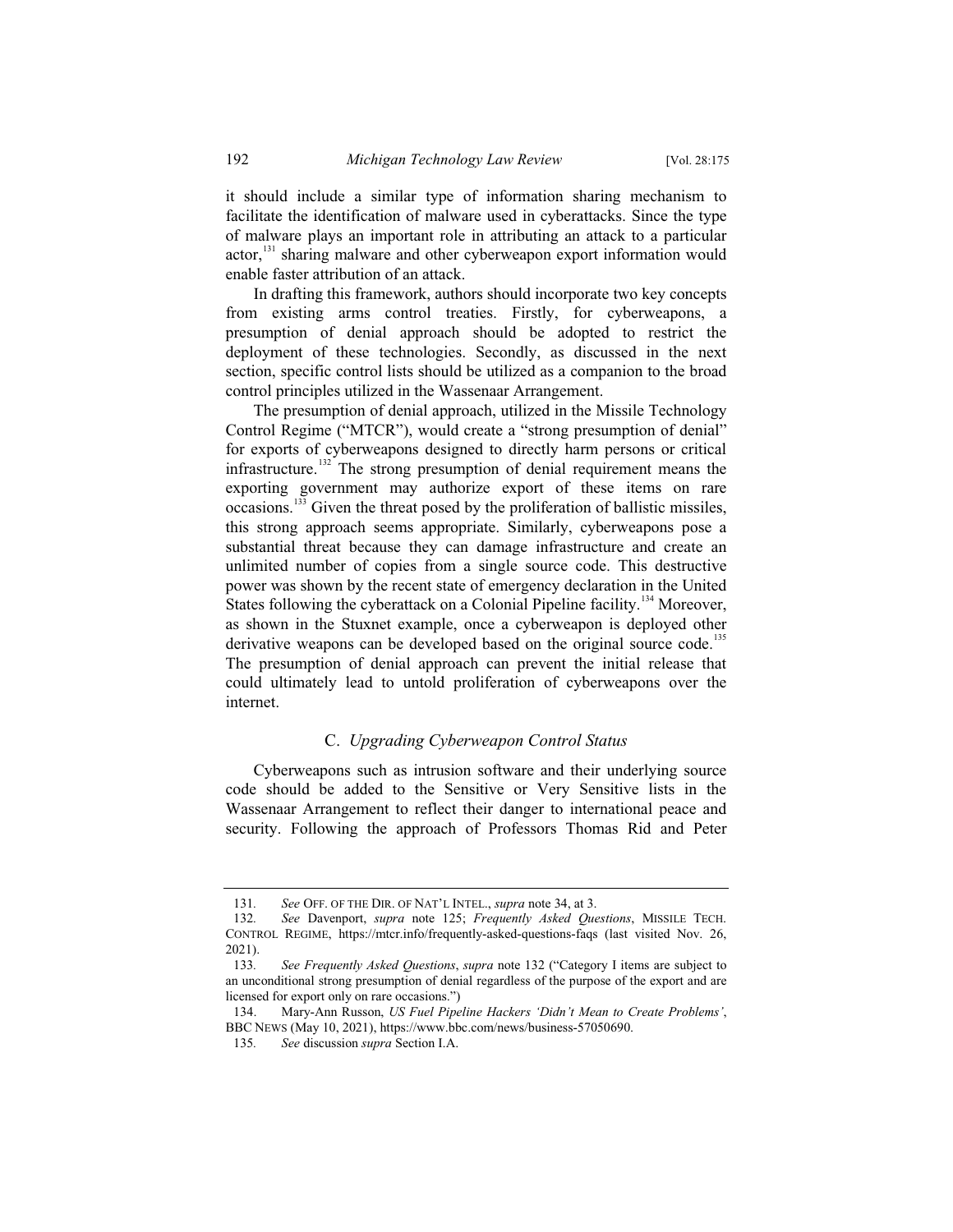McBurney,<sup>136</sup> source code should be deemed "very sensitive" when it is specially designed for infiltration of specific computer networks, whereas other commercial software that has dual-use capabilities should be controlled in the sensitive category. This demarcation would align the control status for intrusion with its capabilities since software specifically designed for intrusion represents a substantial risk to a country's national security and foreign policy interests. As recent cyberattacks show, infiltration software poses a substantial risk because it allows malicious actors to access critical networks.<sup>137</sup>

Moreover, heightening the control status of infiltration software would reduce the ability for cybercriminals to use infiltration software to access computer networks and hold them for ransom. As the recent attack on Colonial Pipeline in the United States demonstrates, cybercriminals are willing and able to infiltrate a network then hold it for ransom.<sup>138</sup> Upgrading the control status of infiltration software would heighten the legal obligations of states to report these transfers and hopefully reduce criminals' ability to access this software.

Additionally, heightening the control status of infiltration software and other cyberweapons would further other sanctions programs. Many ransomware attacks benefit countries already under United Nations sanctions. For example, according to a United Nations report, North Korea generated \$2 billion in revenue in 2019 from its ransomware program to fund its weapons of mass destruction capabilities.<sup>139</sup> Other nations subject to sanctions such as Iran have also been known to engage in ransomware attacks.<sup>140</sup> Heightening the restrictions on intrusion software and other cyberweapon exports should reduce the ability of these nations to access the valuable source code that enables their operations.

## D. *Enumerating Specific Cyberweapon Capabilities*

Cyberweapons such as computer worms $141$  should be specifically enumerated on the Wassenaar Arrangement's control lists as a companion to

<sup>136</sup>*. See* discussion *supra* Section II.A.

Russon, *supra* note 134.

<sup>138</sup>*. Id.*

<sup>139.</sup> Michelle Nichols, *North Korea Took \$2 Billion in Cyberattacks to Fund Weapons Program: U.N. Report*, REUTERS (Aug. 5, 2019, 2:28 PM), https://www.reuters.com/article/usnorthkorea-cyber-un/north-korea-took-2-billion-in-cyberattacks-to-fund-weapons-program-u-nreport-idUSKCN1UV1ZX.

<sup>140</sup>*. E.g.*, Gwen Ackerman, *Ransomware Linked to Iran, Targets Industrial Controls*, BLOOMBERG (Jan. 28, 2020, 9:17 AM), https://www.bloomberg.com/news/articles/2020-01- 28/-snake-ransomware-linked-to-iran-targets-industrial-controls.

<sup>141.</sup> A computer worm is a type of malware that spreads copies of itself from computer to computer. A worm can replicate itself without any human interaction, and it does not need to attach itself to a software program in order to cause damage. *What Is a Computer Worm,*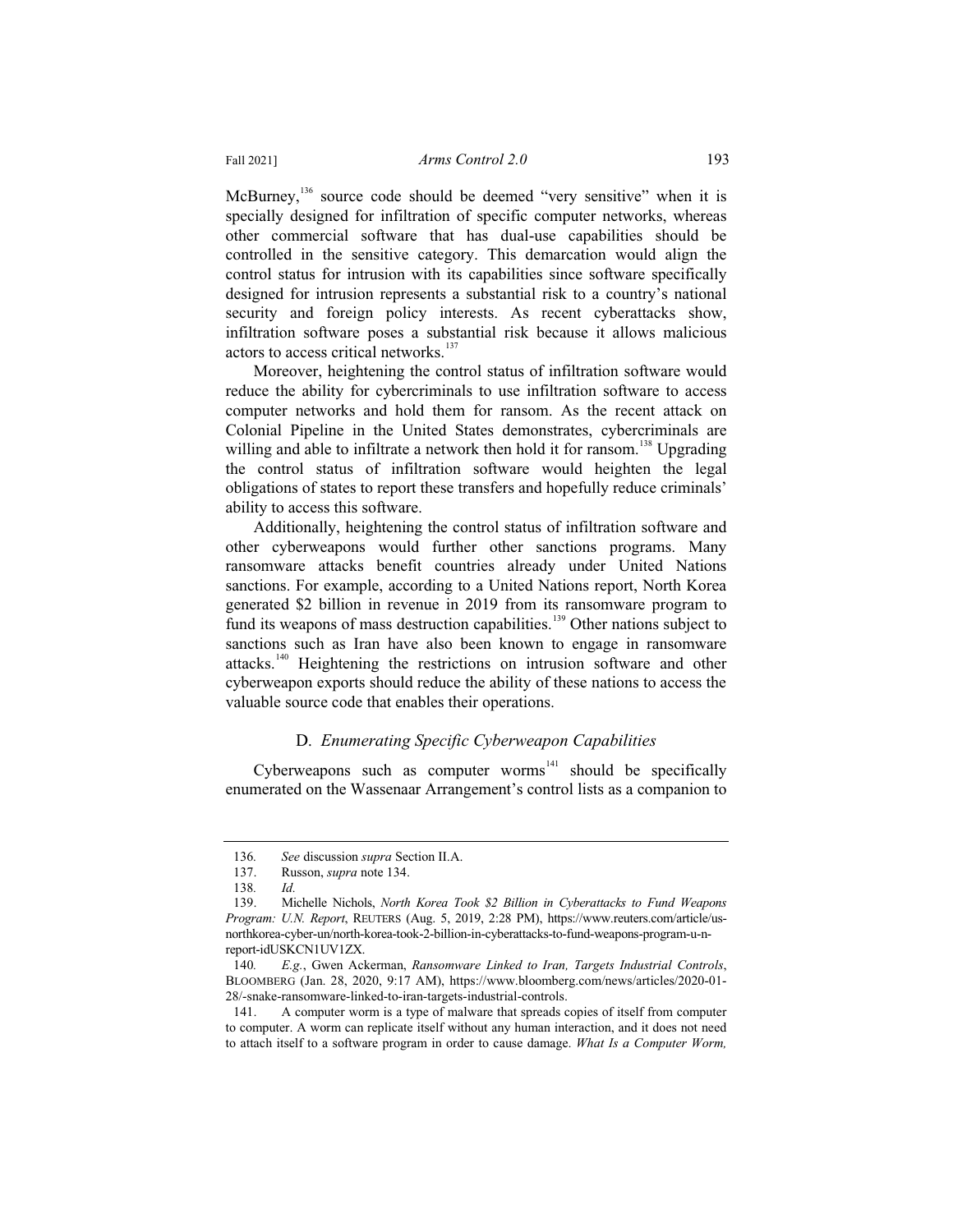the overarching principles defining them. As discussed above, the Wassenaar Arrangement's control lists typically include the specific capabilities of items subject to control.<sup>142</sup> The overarching definitions such as software designed to weaken or degrade encryption are helpful in determining what is a cyberweapon, but greater guidance on categorizing particular software is needed. Until the specific components of cyberweapons are described, the Wassenaar Arrangement should provide, as a supplement, greater detail on what constitutes a cyberweapon by categorizing specific types of software. Providing this level of specificity would clarify ambiguities in the division of this technology.

Cyberweapons appear on both the Wassenaar Arrangement's Munitions List, which details military items, and the dual-use control list, but the difference between the two definitions is unclear. Clearly delineating the difference is important because ambiguities may lead to differing implementations creating regulatory gaps where exports illegal in one country under the Wassenaar Arrangement are allowed in another. The Wassenaar Arrangement Munitions List includes "'[s]oftware' specifically designed or modified for the conduct of military offensive cyber operations."<sup>143</sup> "Cyberspace Offensive Operations" are defined by the U.S. military to include "operations intended to project power by the application of force in and through cyberspace."<sup>144</sup> Intrusion software would seemingly fit this category. It is software that is designed to infiltrate systems, which would project power against adversaries through cyberspace because infiltration is the first step of crippling an adversary's system. However, as detailed above, intrusion software is specifically enumerated on the dual-use control list, which is subject to less restrictions than the Munitions list.<sup>145</sup> This vagueness creates ambiguity on which types of intrusion software should be classified as military items and which software would qualify as dual-use. Moreover, different countries may implement the same treaty provision in different ways, but more concrete evidence of whether this is occurring is not available. Such a situation undermines the Wassenaar Arrangement's usefulness as a global platform for standardizing export controls. Categorizing cyberweapons under each list would alleviate this confusion because it would assign specific types of software to each category, which would harmonize control status between different countries.

*And How Does It Work?*, NORTON, https://us.norton.com/internetsecurity-malware-what-is-acomputer-worm.html (last visited Dec. 18, 2021).

<sup>142</sup>*. See* discussion *supra* Section II.B.

<sup>143.</sup> Wassenaar Arrangement, List of dual-Use Goods, *supra* note 14, § ML21.b.5.

<sup>144.</sup> DEP'T OF THE ARMY, FM 3-38: CYBER ELECTROMAGNETIC ACTIVITIES 3-2 (2014).

<sup>145.</sup> See discussion *supra* Section II.A.